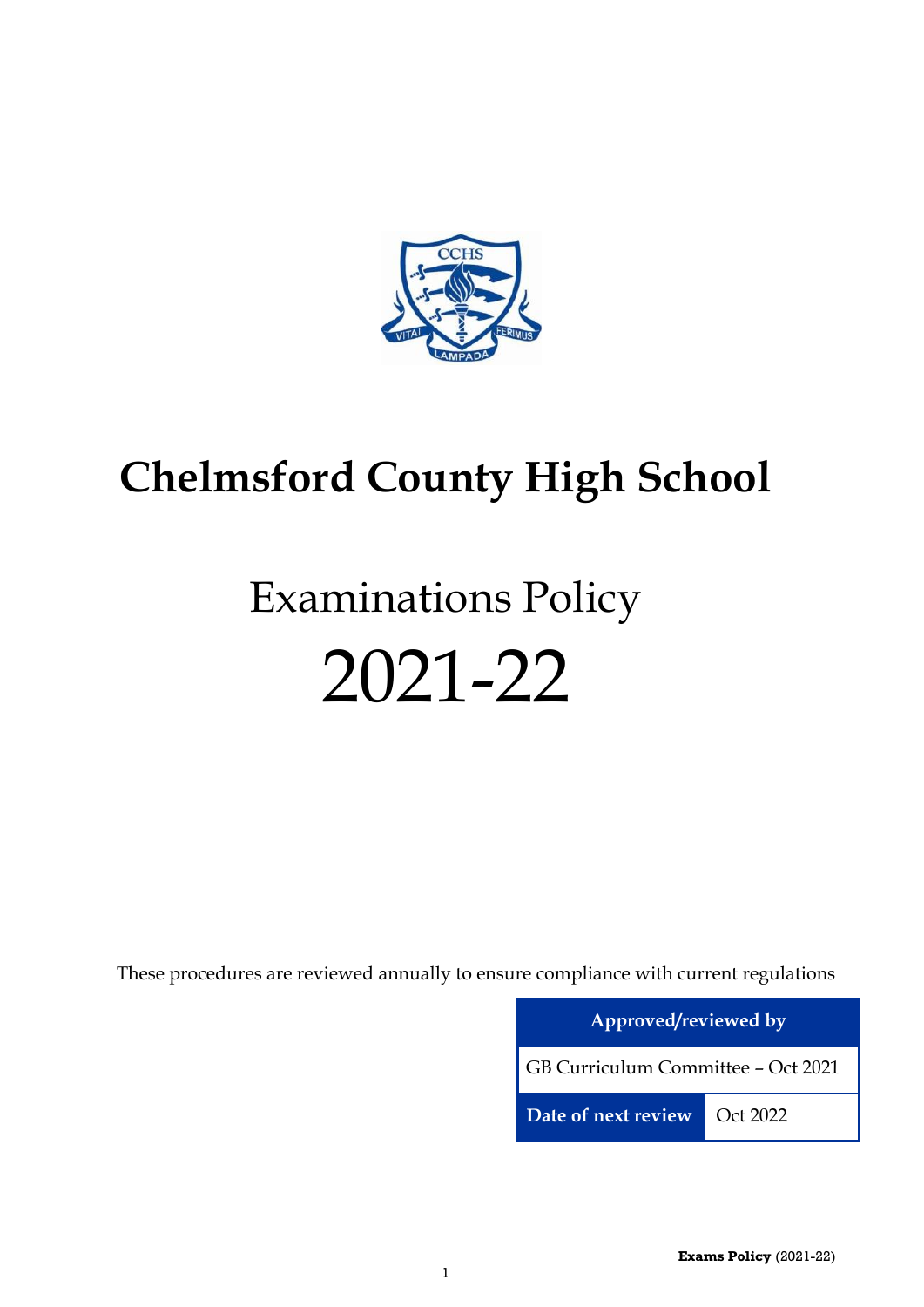# <span id="page-1-0"></span>**Key staff involved in the exams policy**

| Role                                             | Name(s)                                                                                                                                                                                                            |
|--------------------------------------------------|--------------------------------------------------------------------------------------------------------------------------------------------------------------------------------------------------------------------|
| Head of Centre                                   | Mr S Lawlor                                                                                                                                                                                                        |
| Exams Officer line<br>manager (Senior<br>Leader) | Mrs E Ledwidge                                                                                                                                                                                                     |
| Exams Officer                                    | Mrs F Hassan                                                                                                                                                                                                       |
| <b>SENCo</b>                                     | Mrs K Adams                                                                                                                                                                                                        |
| <b>SLT</b> members                               | Mrs E Ledwidge, Deputy Headteacher<br>Mrs J Cross, Assistant Headteacher<br>Dr M Palmer, Assistant Headteacher and Head of Sixth Form<br>Miss F Harrison, Assistant Headteacher<br>Mrs M Mulgrew, Business Manager |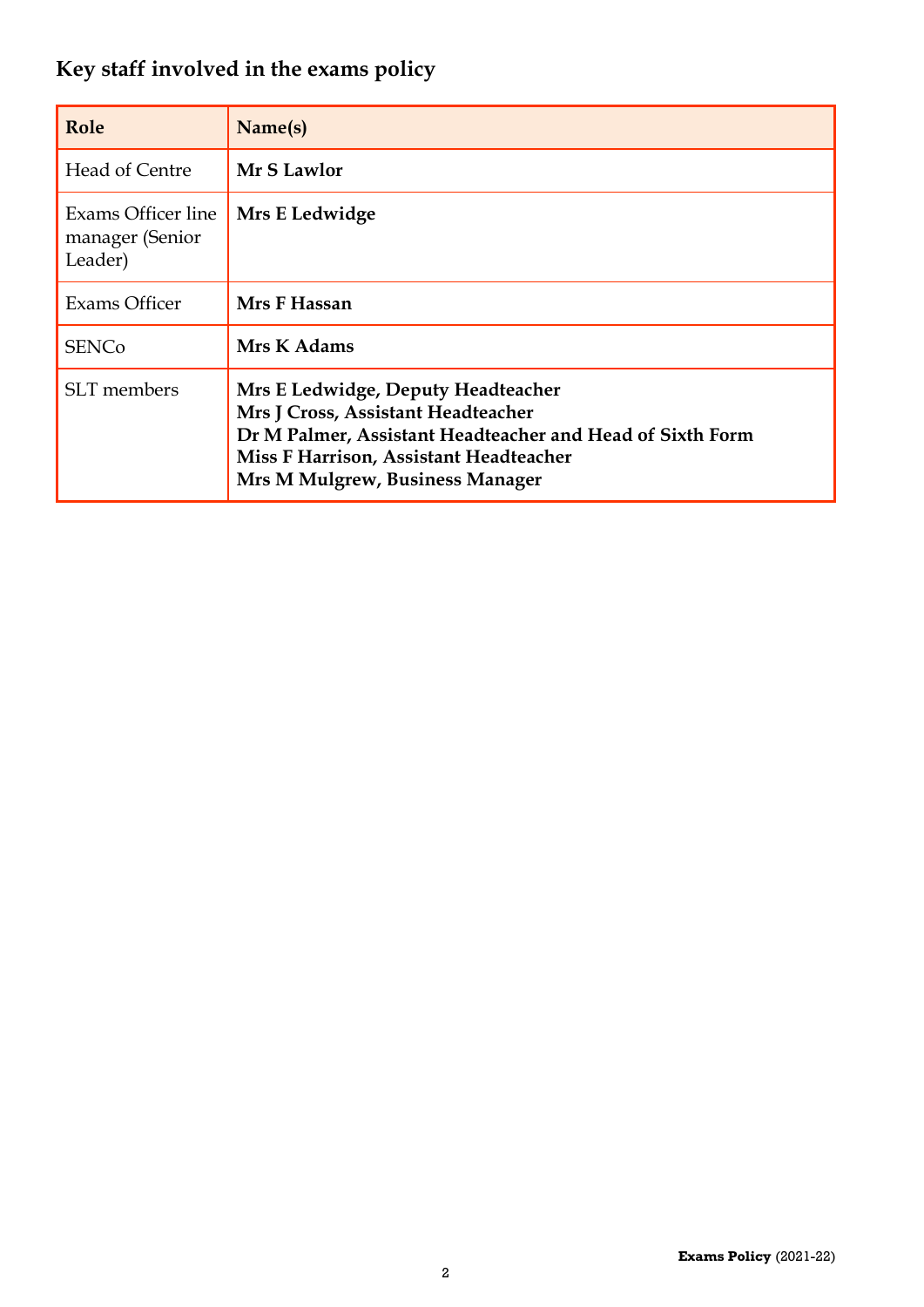# Contents

| Controlled assessments, coursework and non-examination assessments18 |  |
|----------------------------------------------------------------------|--|
|                                                                      |  |
|                                                                      |  |
|                                                                      |  |
|                                                                      |  |
|                                                                      |  |
|                                                                      |  |
|                                                                      |  |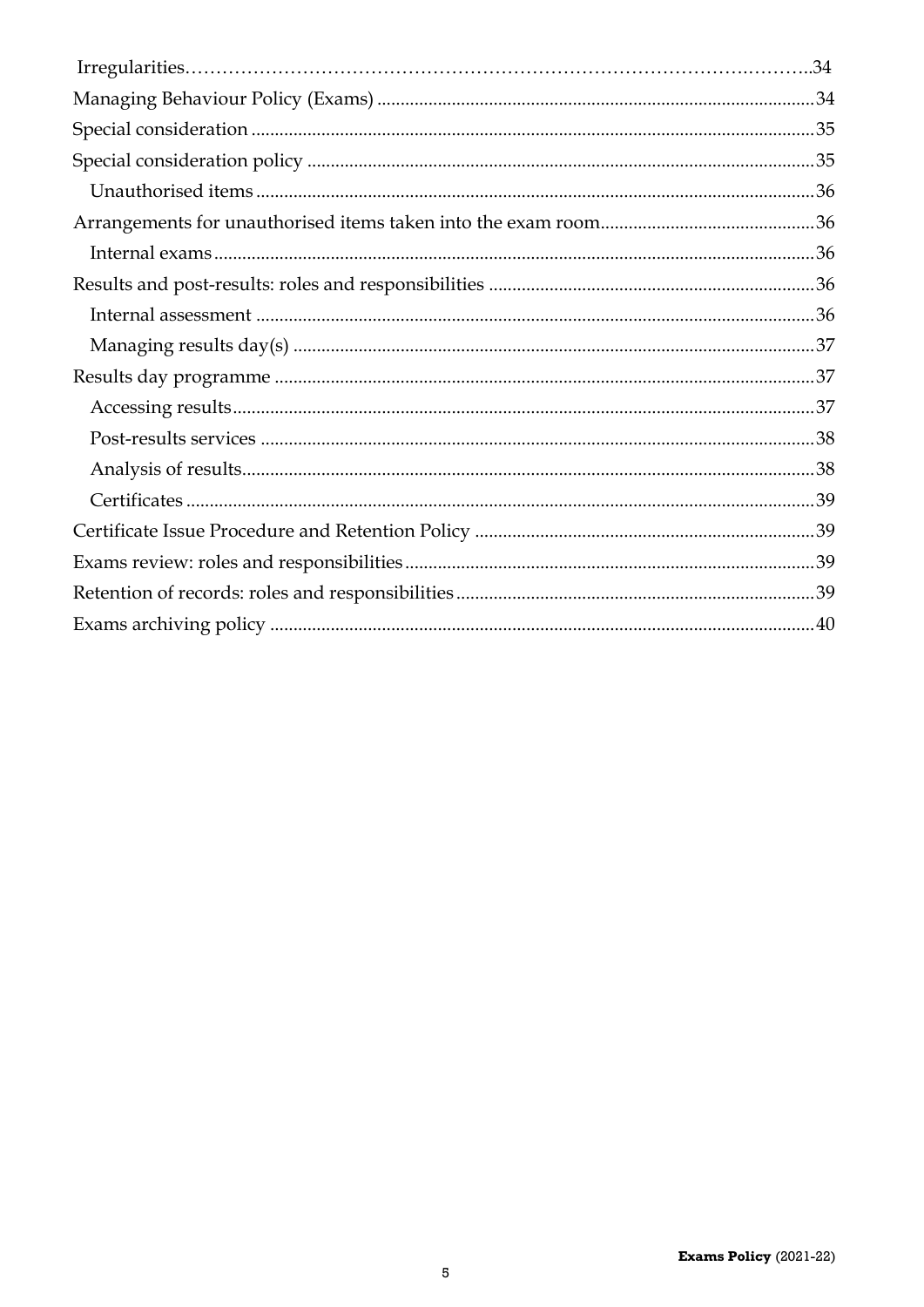# <span id="page-5-0"></span>**Purpose of the policy**

The centre is committed to ensuring that the exams management and administration process is run effectively and efficiently and in compliance with the published JCQ regulations and awarding body requirements.

This exam policy will ensure that:

- all aspects of the centre's exam process is documented, supporting the exams contingency plan, and other relevant exams-related policies, procedures and plans are signposted to
- $\blacktriangleright$  the workforce is well informed and supported
- all centre staff involved in the exams process clearly understand their roles and responsibilities
- all exams and assessments are conducted according to JCQ and awarding body regulations, guidance and instructions, thus maintaining the integrity and security of the exam/assessment system at all times
- exam candidates understand the exams process and what is expected of them.

This policy is reviewed annually to ensure ways of working in the centre are accurately reflected and that exams and assessments are conducted to current JCQ (and awarding body) regulations, instructions and guidance.

This policy will be communicated to all relevant centre staff.

This policy will be communicated or brought to the attention of all those identified with roles and responsibilities within the policy by email from the Examinations Office.

# <span id="page-5-1"></span>**Roles and responsibilities overview**

*"The head of centre is the individual who is accountable to the awarding bodies for ensuring that the centre is compliant with the published JCQ regulations and awarding body requirements to ensure the security and integrity of the examinations/assessments at all times.* 

*The examinations officer is the person appointed by the head of centre to act on behalf of, and be the main point of contact for, the centre in matters relating to the general administration of awarding body examinations and assessments.* 

*The head of centre may not appoint themselves as the examinations officer. A head of centre and an examinations officer are two distinct and separate roles."* [\[GR](http://www.jcq.org.uk/exams-office/general-regulations) 2]

#### **Head of centre responsibilities**

The **head of centre** is the individual who is accountable to the awarding bodies for ensuring that the centre is always compliant with the published JCQ regulations and awarding body requirements to ensure the security and integrity of the examinations/assessments. **It is the responsibility of the head of centre to ensure that all staff comply with the instructions in this booklet**. Failure to do so may constitute malpractice as defined in the JCQ publication *Suspected Malpractice: Policies and Procedures, 1 September 2021 to 31 August 2022:* 

<https://www.jcq.org.uk/exams-office/malpractice> [\(ICE](http://www.jcq.org.uk/exams-office/ice---instructions-for-conducting-examinations) Introduction)

#### **Head of centre**

 Understands the contents, refers to and directs relevant centre staff to annually updated JCQ publications including: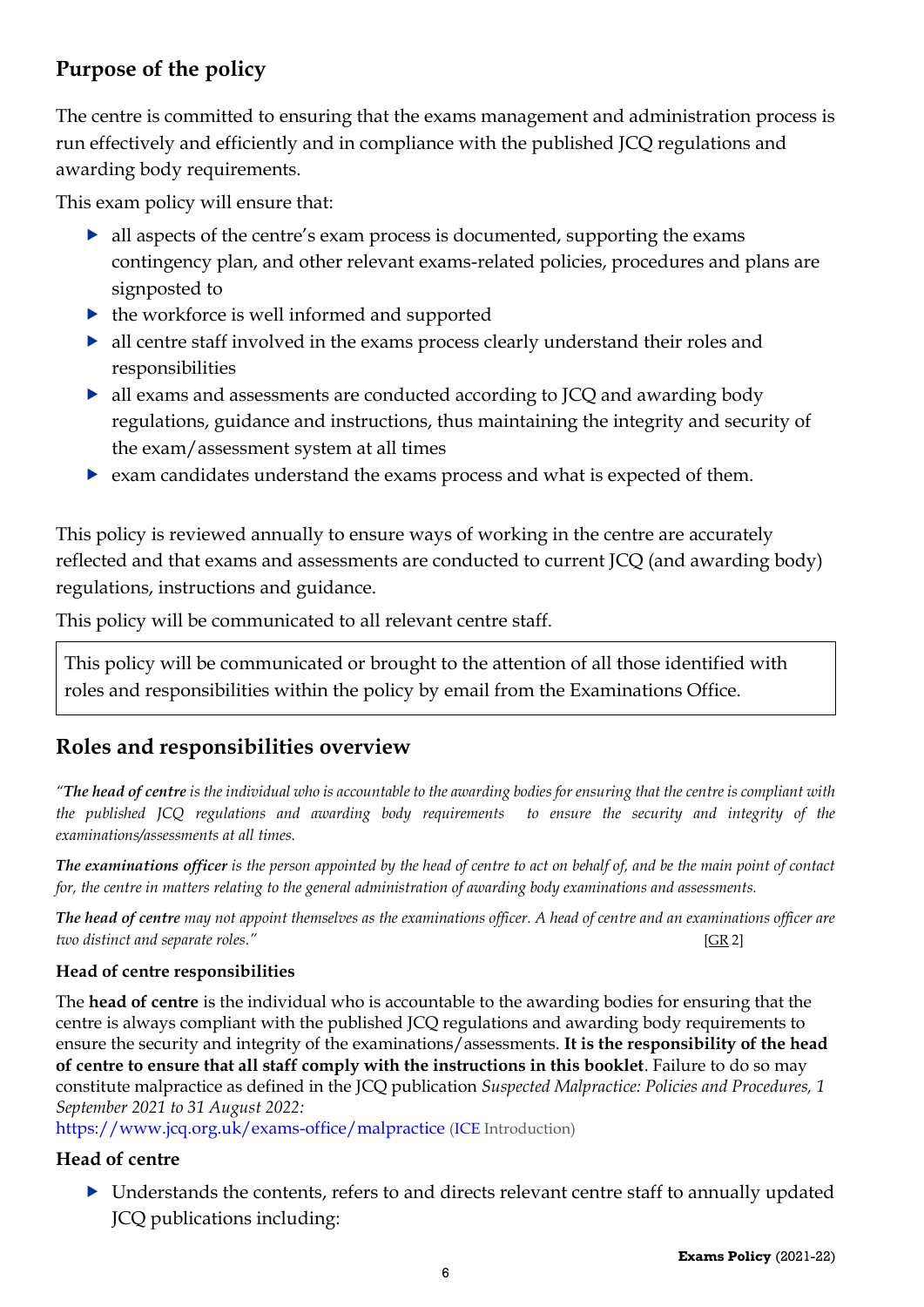*[General regulations for approved centres](http://www.jcq.org.uk/exams-office/general-regulations)* (GR) *[Instructions for conducting examinations](http://www.jcq.org.uk/exams-office/ice---instructions-for-conducting-examinations)* (ICE) *[Access Arrangements and Reasonable Adjustments](http://www.jcq.org.uk/exams-office/access-arrangements-and-special-consideration/regulations-and-guidance)* (AA) *Suspected Malpractice – [Policies and Procedures](http://www.jcq.org.uk/exams-office/malpractice)* (SM) *[Instructions for conducting non-examination assessments](http://www.jcq.org.uk/exams-office/non-examination-assessments)* (NEA) (and the instructions for conducting coursework) *[A guide to the special consideration process](http://www.jcq.org.uk/exams-office/access-arrangements-and-special-consideration/regulations-and-guidance) (SC)*

 Ensures the centre has appropriate accommodation to support the size of the cohorts being taught including appropriate accommodation for candidates requiring access arrangements for exams and assessments

# <span id="page-6-0"></span>**National Centre Number Register**

- ▶ Takes responsibility for confirming, on an annual basis, that they are both aware of and adhering to the latest version of the JCQ's regulations. This confirmation is managed as part of the National Centre Number Register (NCNR) annual update
- Understands that this responsibility cannot be delegated to a member of the senior leadership team or the examinations officer, and acknowledges that failure to respond to the NCNR annual update, and/or the head of centre's declaration, will result in:
	- o the centre status being suspended
	- o the centre not being able to submit examination entries
	- o the centre not receiving or being able to access question papers and ultimately, awarding bodies could withdraw their approval of the centre

# <span id="page-6-1"></span>**Recruitment, selection and training of staff**

- Retains a workforce of an appropriate size and competence, including sufficient managerial and other resource, to undertake the delivery of the qualification as required by an awarding body. This includes taking reasonable steps to ensure occupational competence where this is required for the assessment of specific qualifications
- Provides fully qualified teachers to mark non-examination assessments, and/or fully qualified assessors for the verification of centre-assessed components Enables the relevant Senior Leaders, the Examinations Officer and the SENCo to receive appropriate training and support in order to facilitate the effective delivery of examinations and assessments within the centre, and ensure compliance with the published JCQ regulations
- Appoints a SENCo who will determine appropriate arrangements for candidates with learning difficulties and disabilities

#### <span id="page-6-2"></span>**Internal governance arrangements**

Has in place a written escalation process should the head of centre, or a member of the senior leadership team with oversight of examination administration, be absent

#### <span id="page-6-3"></span>**Escalation Process**

[R:\Staff\Support\Exams\EXAMS\JCQ DOCS & POLICIES\2021](file://///fs-03/RDrive$/Staff/Support/Exams/EXAMS/aaa%20JCQ%20DOCS%20&%20POLICIES/2017%2018/NEW%20POLICIES/1%20%20%20Exam%20contingency%20plan.docx) 22\POLICIES\1a [Escalation Process 21-22.docx](file://///fs-03/RDrive$/Staff/Support/Exams/EXAMS/aaa%20JCQ%20DOCS%20&%20POLICIES/2017%2018/NEW%20POLICIES/1%20%20%20Exam%20contingency%20plan.docx)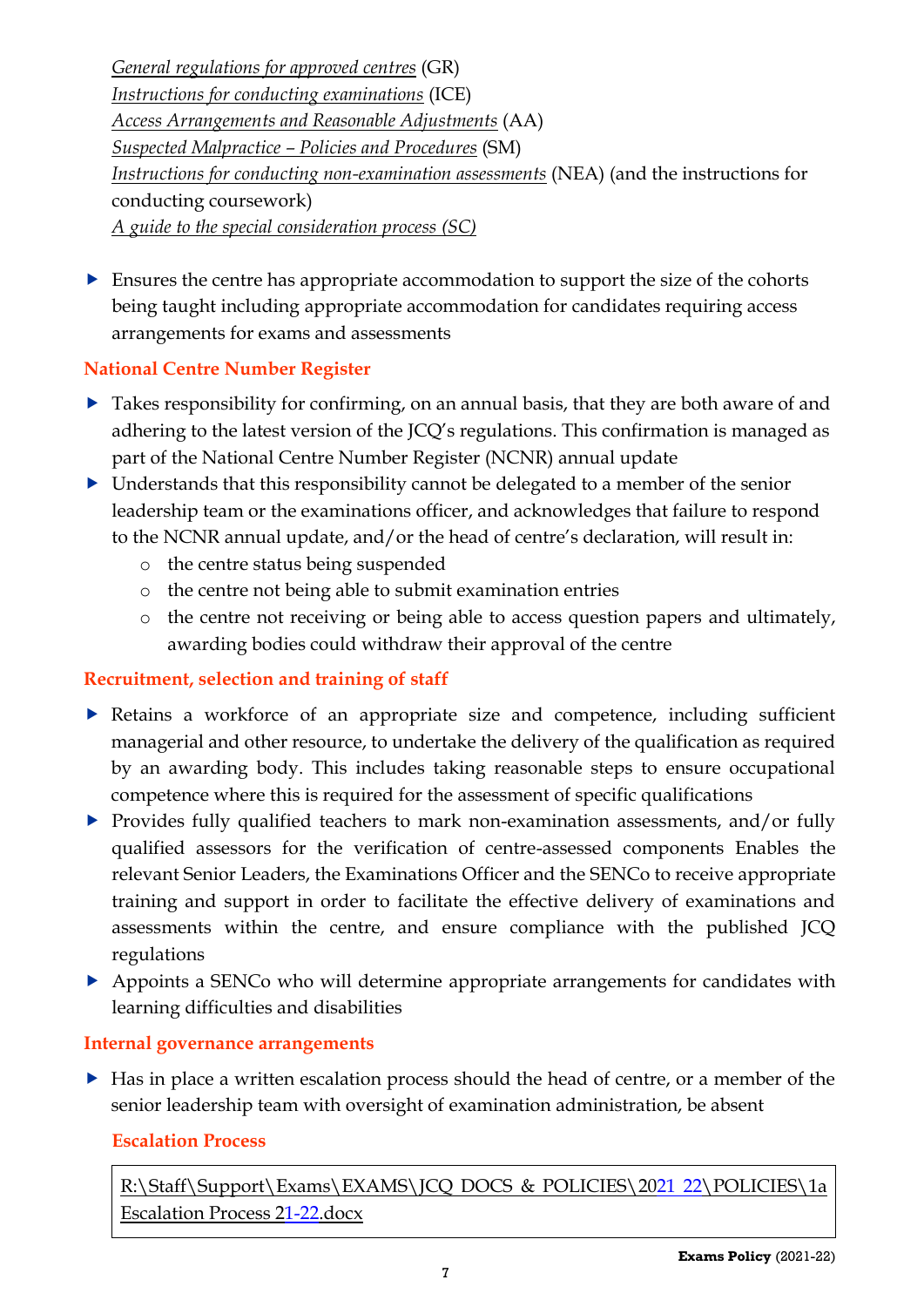- Has in place a member of the senior leadership team who will provide support and guidance to the examinations officer and ensure that the integrity and security of examinations and assessments is maintained throughout an examination series Ensures centre staff undertake key tasks within the exams process and meet internal deadlines set by the EO
- Makes sure that a teacher, a tutor or a senior member of centre staff who teaches the subject being examined, is not an invigilator during the examination

#### <span id="page-7-0"></span>**Delivery of qualifications**

- Delivers qualifications, as required by the awarding body, in accordance with relevant equality legislation. This includes but is not limited to ensuring that qualifications are made available to all candidates capable of undertaking them and seeking reasonable adjustments for disabled candidates
- Enables candidates to receive sufficient and up to date laboratory experience, or relevant training where required by the subject concerned
- Where/if using a third party to deliver any part of a qualification at the centre:
	- o maintains oversight of, and responsibility for, the delivery of the qualification in accordance with JCQ regulations and awarding body requirements
	- o has in place a written agreement with the third party ensuring that a copy of the written agreement is available for inspection if requested by the awarding body

#### <span id="page-7-1"></span>**Public liability**

• Complies with local health and safety rules which are 'in place and that the centre is adequately covered for public liability claims

#### <span id="page-7-2"></span>**Security of assessment materials**

- Takes all reasonable steps to maintain the integrity of the examinations/assessments, including the security of all assessment materials, by ensuring:
	- o the location of the centre's secure storage facility in a secure room solely assigned to examinations for the purpose of administering secure examination materials
	- o the secure room only contains exam-related material
	- o there are between two and six keyholders only, each of whom must fully understand their responsibilities as a key holder to the secure storage facility
	- o access to the secure room and secure storage facility is restricted to the authorised two to six keyholders and staff named and approved by the head of centre are accompanied by a keyholder at all times
	- o appropriate arrangements are in place to ensure that confidential materials are only handed over to authorised members of centre staff
	- o the relevant awarding body is immediately informed if the security of question papers or confidential supporting instructions is put at risk
	- o that when it is permitted to remove question papers from secure storage, and to avoid potential breaches of security, arrangements are in place to carefully check and record that the correct question paper packets are opened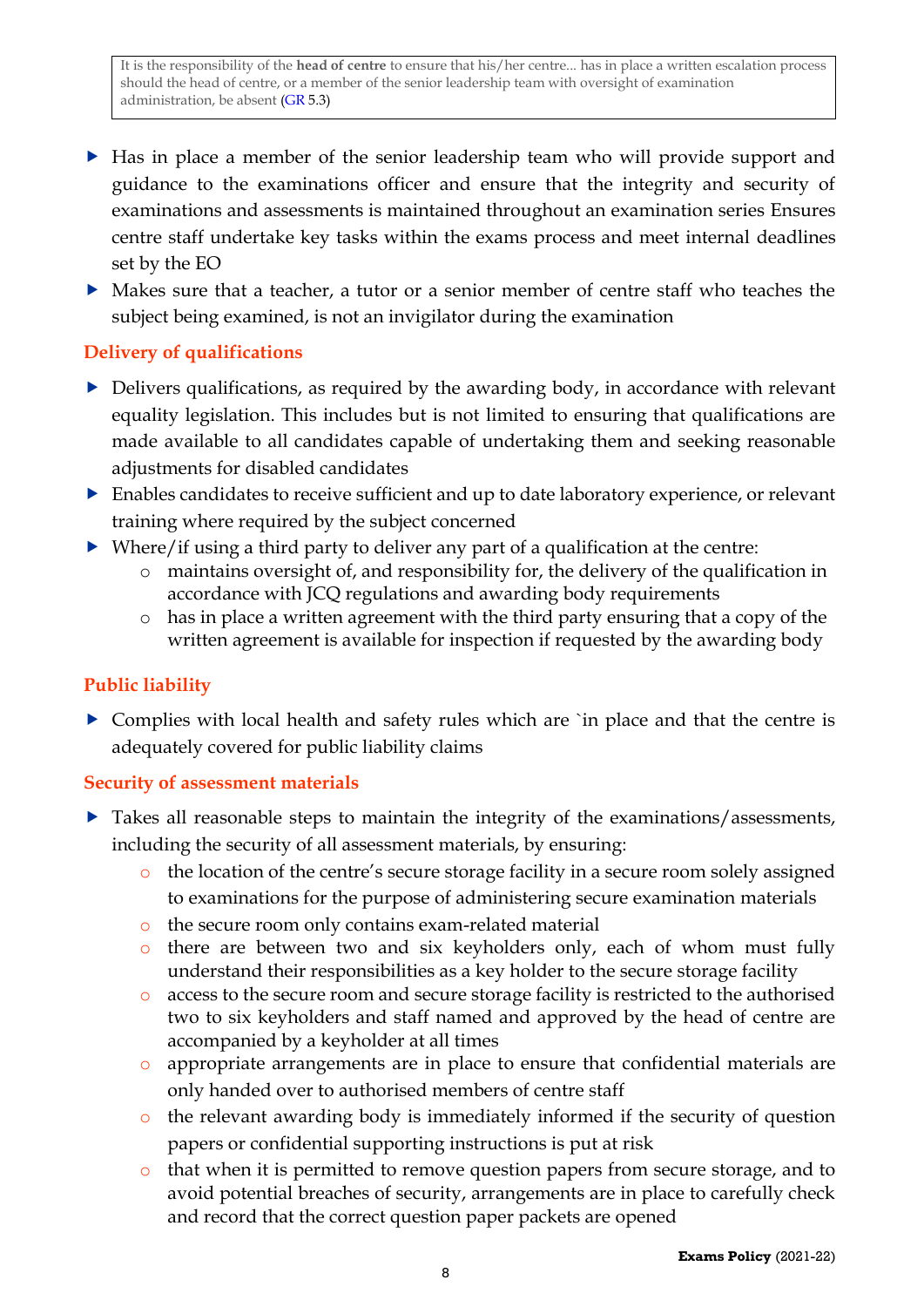- Makes arrangements to receive, check and store question papers and examination material safely and securely at all times and for as long as required in accordance with the current JCQ publication Instructions for conducting examinations
- Makes arrangements to receive and issue material received from the awarding bodies to staff and candidates, and notify them of any advice and instructions relevant to the examinations and assessments
- Allows candidates access to relevant pre-release materials on, or as soon as possible after, the date specified by the awarding bodies
- Through taking an ethical approach and working proactively to avoid malpractice among students and staff takes all reasonable steps to prevent the occurrence of any malpractice/maladministration before, during the course of and after examinations have taken place
- Ensures any person involved in administering, teaching or completing examinations/assessments is advised that where malpractice is suspected, or alleged, personal data about them will be provided to the awarding body (or bodies) whose examinations/assessments are involved. Personal data about them may also be shared with other awarding bodies, the qualifications regulator or professional bodies in accordance with the JCQ publication *Suspected malpractice – Policies and procedures*
- Ensures irregularities are investigated and informs the awarding bodies of any cases of alleged, suspected or actual incidents of malpractice or maladministration, involving a candidate or a member of staff, are reported to the awarding body immediately
- Ensures risks to the exam process are assessed and appropriate risk management processes/contingency plans are in place (that allow the Senior Leadership Team to act immediately in the event of an emergency or staff absence)

#### **Exam Contingency Plan**

[R:\Staff\Support\Exams\EXAMS\JCQ DOCS & POLICIES\2021](file://///fs-03/RDrive$/Staff/Support/Exams/EXAMS/aaa%20JCQ%20DOCS%20&%20POLICIES/2017%2018/NEW%20POLICIES/1%20%20%20Exam%20contingency%20plan.docx) 22\POLICIES\1 [Exam contingency plan 2021-22.docx](file://///fs-03/RDrive$/Staff/Support/Exams/EXAMS/aaa%20JCQ%20DOCS%20&%20POLICIES/2017%2018/NEW%20POLICIES/1%20%20%20Exam%20contingency%20plan.docx)

It is the responsibility of the head of centre to ensure that his/her centre… has in place a written examination contingency plan which covers all aspects of examination administration. This will allow members of the senior leadership team to act immediately in the event of an emergency or staff absence. The examination contingency plan must be available for inspection purposes;

(The examination contingency plan should also reinforce procedures in the event of the centre being unavailable for examinations or on results day owing to an unforeseen emergency.)  $[GR 5]$  $[GR 5]$ 

#### **Lockdown Policy (Exams)**

[R:\Staff\Support\Exams\EXAMS\JCQ DOCS & POLICIES\2021 22\POLICIES\6](file://///fs-03/RDrive$/Staff/Support/Exams/EXAMS/aaa%20JCQ%20DOCS%20&%20POLICIES/2017%2018/NEW%20POLICIES/1%20%20%20Exam%20contingency%20plan.docx) Lockdown Policy Exams 2021-22

 Ensures required internal appeals procedures are in place and drawn to the attention of candidates and (where relevant) their parents/carers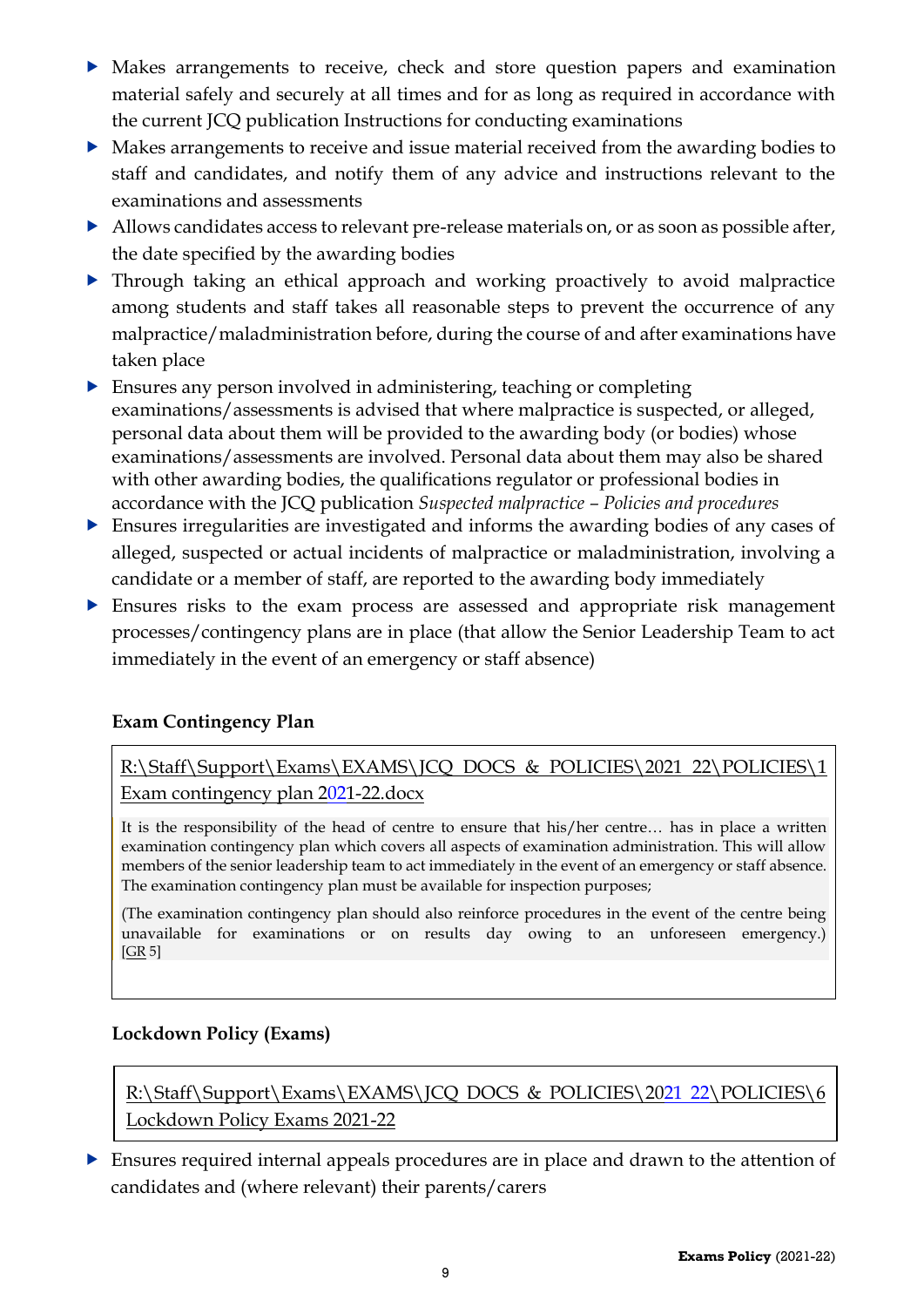# <span id="page-9-0"></span>[R:\Staff\Support\Exams\EXAMS\JCQ DOCS & POLICIES\2021 22\POLICIES\6](file://///fs-03/RDrive$/Staff/Support/Exams/EXAMS/aaa%20JCQ%20DOCS%20&%20POLICIES/2017%2018/NEW%20POLICIES/6%20%20%20Internal%20appeals%20procedures%2017-18.docx)  [Internal appeals procedures 2021-22docx](file://///fs-03/RDrive$/Staff/Support/Exams/EXAMS/aaa%20JCQ%20DOCS%20&%20POLICIES/2017%2018/NEW%20POLICIES/6%20%20%20Internal%20appeals%20procedures%2017-18.docx)

The centre will... before submitting marks to the awarding body inform candidates of their centre assessed marks and allow a candidate to request a review of the centre's marking… have in place and be available for inspection purposes, a written internal appeals procedure relating to internal assessment decisions and to ensure that details of this procedure are communicated, made widely available and accessible to all candidates [\[GR](http://www.jcq.org.uk/exams-office/general-regulations) 5.7]

…have available for inspection purposes and draw to the attention of candidates and their parents/carers, a written internal appeals procedure to manage disputes when a candidate disagrees with a centre decision not to support a clerical re-check, a review of marking, a review of moderation or an appeal…[\[GR](http://www.jcq.org.uk/exams-office/general-regulations) 5.13]

 Ensures the centre's equalities policy demonstrating the centre's compliance with relevant legislation is in place and details the processes followed in respect of identifying the need for, requesting and implementing access arrangements

# <span id="page-9-1"></span>**Equalities Policy**

### [R:\Staff\Support\Exams\EXAMS\JCQ DOCS & POLICIES\2021](file://///fs-03/RDrive$/Staff/Support/Exams/EXAMS/aaa%20JCQ%20DOCS%20&%20POLICIES/2017%2018/NEW%20POLICIES/3%20%20%20Disability%20policy%20(exams).docx) 22\POLICIES\12 [Equalities policy \(exams\).docx](file://///fs-03/RDrive$/Staff/Support/Exams/EXAMS/aaa%20JCQ%20DOCS%20&%20POLICIES/2017%2018/NEW%20POLICIES/3%20%20%20Disability%20policy%20(exams).docx)

*It is the responsibility of the head of centre to ensure that his/her centre... has in place the following policies available for inspection… a written equalities policy*

*…delivers qualifications, as required by the awarding body, in accordance with relevant equality legislation. This includes but is not limited to ensuring that qualifications are made available to all candidates capable of undertaking them and seeking reasonable adjustments for disabled candidates*

*The head of centre/senior leadership team will… recognise its duties towards disabled candidates, including private candidates, as defined under the terms of the Equality Act 2010†. This must include a duty to explore and provide access to suitable courses, through the access arrangements process submit applications for reasonable adjustments and make reasonable adjustments to the service the centre provides to disabled candidates;* 

*†or any legislation in a relevant jurisdiction other than England and Wales which has an equivalent purpose and effect [\(GR](http://www.jcq.org.uk/exams-office/general-regulations) 5.3, 5.4)*

# Ensures a complaints and appeals procedure covering general complaints regarding the centre's delivery or administration of a qualification is in place and drawn to the attention of candidates and their parents/carers

#### <span id="page-9-2"></span>**Complaints and Appeals Procedure (Exams)**

[R:\Staff\Miscellaneous\Policies\2 -](file://///fs-03/RDrive$/Staff/Miscellaneous/Policies/2%20-%20Policies%20-%20Student/Complaints%20Policy%20-%20Approved%20-%20Jun%2019.pdf) Policies - Student\Complaints Policy -

#### [Approved](file://///fs-03/RDrive$/Staff/Miscellaneous/Policies/2%20-%20Policies%20-%20Student/Complaints%20Policy%20-%20Approved%20-%20Jun%2019.pdf) – Nov 20.

*"The centre will… draw to the attention of candidates and their parents/carers their written complaints and appeals procedure which will cover general complaints regarding the centre's delivery or administration of a qualification."* [\[GR](http://www.jcq.org.uk/exams-office/general-regulations) 5.8]

 Ensures the centre has a child protection/safeguarding policy in place, including Disclosure and Barring Service (DBS) clearance, which satisfies current legislative requirements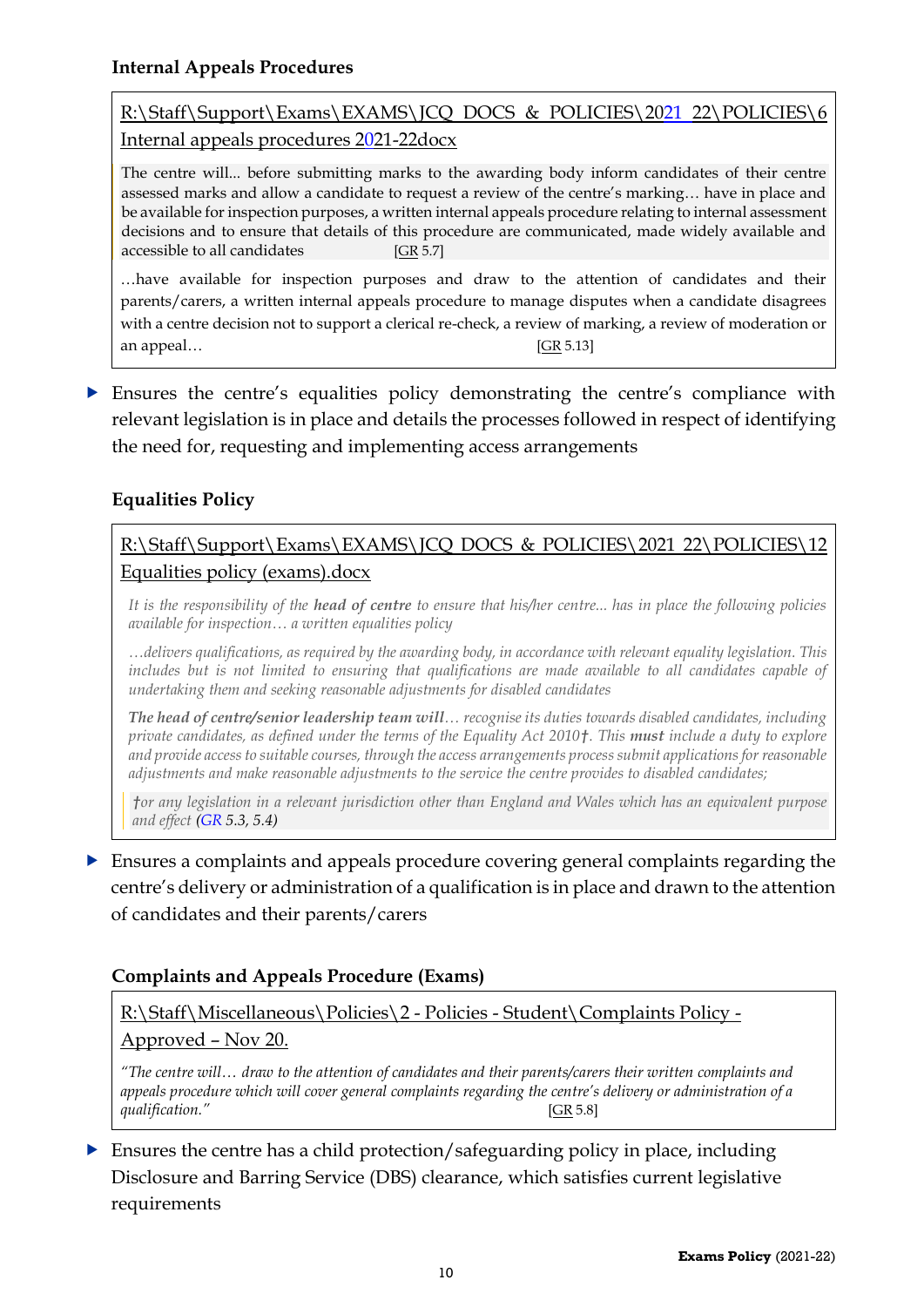#### <span id="page-10-0"></span>**Child Protection/Safeguarding Policy (Exams)**

# [R:\Staff\Miscellaneous\Policies\2 -](file://///fs-03/RDrive$/Staff/Miscellaneous/Policies/2%20-%20Policies%20-%20Student/Child%20Protection%20Policy%20-%20Approved%20-%204%20Dec%2017.pdf) Policies - Student\Child Protection Policy – [September 2021-](file://///fs-03/RDrive$/Staff/Miscellaneous/Policies/2%20-%20Policies%20-%20Student/Child%20Protection%20Policy%20-%20Approved%20-%204%20Dec%2017.pdf) Approved – 3 Sep 21

*It is the responsibility of the head of centre to ensure that his/her centre... has in place the following policies available for inspection… a written child protection/safeguarding policy, including Disclosure and Barring Service (DBS) clearance, which satisfies current legislative requirements...*[\[GR](http://www.jcq.org.uk/exams-office/general-regulations) 5.3]

 Ensures the centre has a data protection policy in place that complies with General Data Protection Regulation and Data Protection Act 2018 regulations

#### <span id="page-10-1"></span>**Data Protection Policy (Exams)**

[R:\Staff\Miscellaneous\Policies\2 -](file://///fs-03/RDrive$/Staff/Miscellaneous/Policies/2%20-%20Policies%20-%20Student/E-Safety%20Policy%20-%20Approved%20-%20Mar%2016.pdf) Policies - Student\E-Safety Policy - Approved – [16 Jun 21.pdf.](file://///fs-03/RDrive$/Staff/Miscellaneous/Policies/2%20-%20Policies%20-%20Student/E-Safety%20Policy%20-%20Approved%20-%20Mar%2016.pdf) Consideration may also need to be given to the centre's policy on sharing candidates results and other exams related information with those with parental responsibility and third parties

It is the responsibility of the **head of centre** to ensure that his/her centre... has in place the following policies available for inspection… a written child protection/safeguarding policy, including Disclosure and Barring Service (DBS) clearance, which satisfies current legislative requirements... [\(GR](http://www.jcq.org.uk/exams-office/general-regulations) 5.3)]

The centre will… ensure that all candidate data where required by the awarding body has been supplied to the awarding bodies within the terms of the General Data Protection Regulation, the Data Protection Act 2018 and the Freedom of Information Act 2000, and that candidates have been properly informed that this data has been transferred to the awarding bodies (see section 6, page 23, for more information)… [\[GR](http://www.jcq.org.uk/exams-office/general-regulations) 5.8]

#### **Legislation on sharing information**

Under the principles of the General Data Protection Regulations 2018 and the Data Protection Act 2018, children and young adults can assume control over their personal information and restrict access to it from the age of 13.

This suggests that candidate consent should be sought to share results or other exams-related information with a third party.

Other legislation and guidance may need to be taken into account regarding sharing information with parents, as example information from the DfE for schools regarding parental responsibility and school reports on pupil performance:

- Understanding and dealing with issues relating to parental responsibility [www.gov.uk/government/publications/dealing-with-issues-relating-to-parental](https://www.gov.uk/government/publications/dealing-with-issues-relating-to-parental-responsibility/understanding-and-dealing-with-issues-relating-to-parental-responsibility)[responsibility/understanding-and-dealing-with-issues-relating-to-parental](https://www.gov.uk/government/publications/dealing-with-issues-relating-to-parental-responsibility/understanding-and-dealing-with-issues-relating-to-parental-responsibility)[responsibility](https://www.gov.uk/government/publications/dealing-with-issues-relating-to-parental-responsibility/understanding-and-dealing-with-issues-relating-to-parental-responsibility)
- School reports on pupil performance: guidance for headteachers [www.gov.uk/guidance/school-reports-on-pupil-performance-guide-for-headteachers](https://www.gov.uk/guidance/school-reports-on-pupil-performance-guide-for-headteachers)

#### **Publication of exam results**

Refer to ICO (Information Commissioner's Office) [Education and Families](https://ico.org.uk/for-organisations/education/) information and the document [Publishing exam results.](https://ico.org.uk/for-organisations/education/)

 Ensures the centre has documented processes in place relating to access arrangements and reasonable adjustments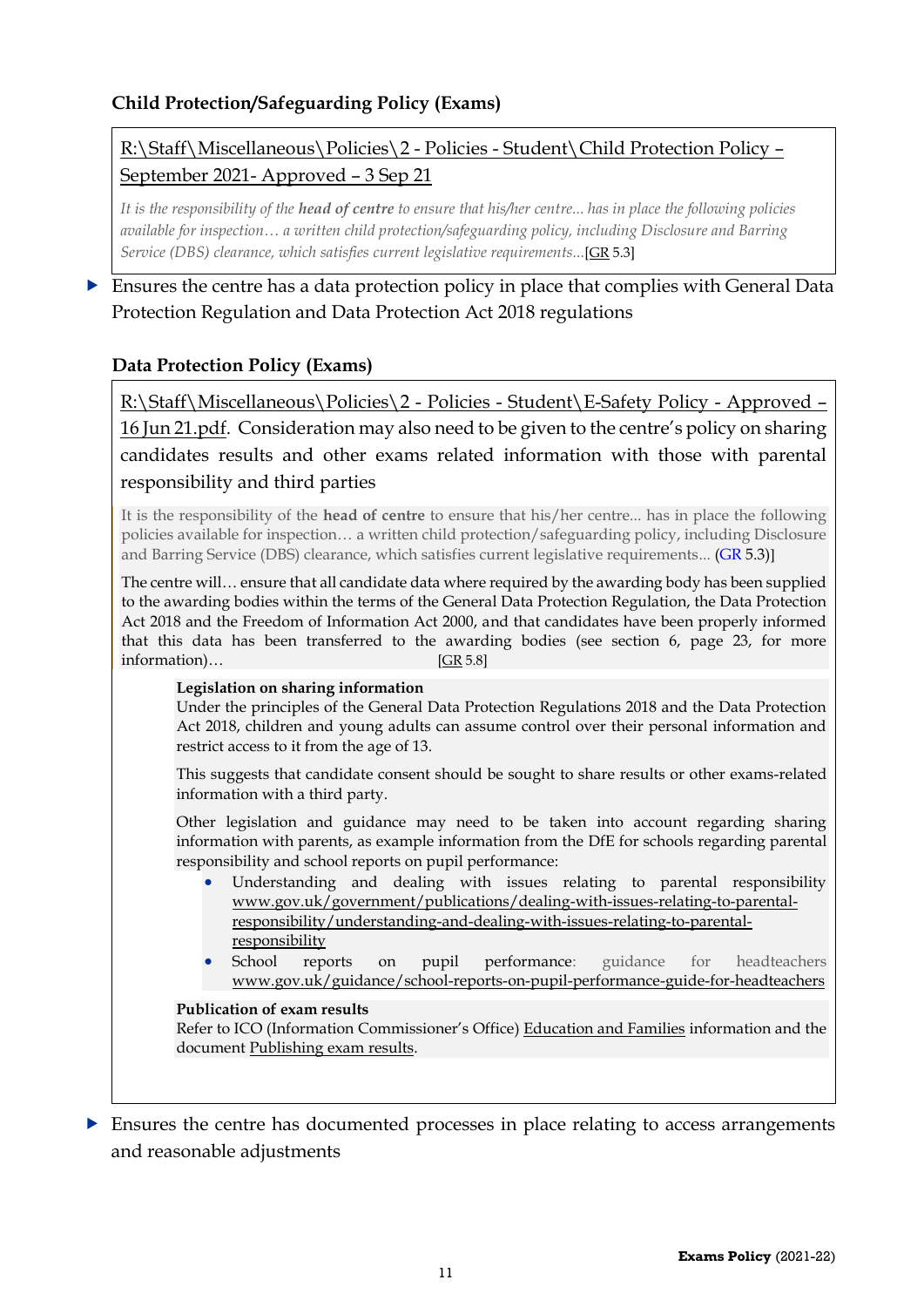<span id="page-11-0"></span>…The head of centre/senior leadership team will… have a **written** process in place to not only check the qualification(s) of their assessor(s) but that the correct procedures are followed as in Chapter 7 of the JCQ publication *Access Arrangements and Reasonable Adjust*ments… [\(GR](http://www.jcq.org.uk/exams-office/general-regulations) 5.4)

### **Conflicts of Interest**

- <span id="page-11-1"></span> Ensures the relevant awarding bodies are informed before the published deadline for entries for each examination series of any potential **Conflict of Interest** where
	- o a member of centre staff is taking a qualification at the centre which includes internally assessed components/units (taking at the centre as a last resort where unable to find an alternative centre)
	- o a candidate is being taught and prepared for a qualification which includes internally assessed components/units by a member of centre staff with close relationship to the candidate
- Maintains clear records that confirm the measures taken/protocols in place to mitigate any potential risk to the integrity of the qualifications affected by the above, and where
	- o a member of exams office staff has a close relationship to a candidate being entered for exams and assessments at the centre or at another centre
	- o a member of centre staff is taking a qualification at the centre which does not include internally assessed components/units (taking at the centre as a last resort where unable to find an alternative centre)
	- o a member of centre staff is taking a qualification at another centre
- Ensures other relevant centre staff where they may be involved in the receipt and dispatch of confidential exam materials are briefed on the requirements for maintaining the integrity and confidentiality of the exam materials

It is the responsibility of the head of centre to ensure that his/her centre… manages Conflicts of Interest by informing the awarding bodies, before the published deadline for entries, of:

• any members of centre staff who are taking qualifications at their own centre which include internally assessed components/units;

• any members of centre staff who are teaching and preparing members of their family (which includes step-family, foster family and similar close relationships) or close friends and their immediate family (e.g. son/daughter) for qualifications which include internally assessed components/units; and

maintains clear records of all instances where:

- exams office staff have members of their family (which includes step-family, foster family and similar close relationships) or close friends and their immediate family (e.g. son/daughter) being entered for examinations and assessments either at the centre itself or other centres;
- centre staff are taking qualifications at their centre which do not include internally assessed components/units;
- centre staff are taking qualifications at other centres.

The head of centre must ensure that the records include details of the measures taken to mitigate any potential risk to the integrity of the qualifications affected. The records may be inspected by a JCQ Centre Inspector and/or awarding body staff. They might be requested in the event of concerns being reported to an awarding body. The records must be retained until the deadline for reviews of marking has passed or until any appeal, malpractice or other results enquiry has been completed, whichever is later.

Note: Heads of centre must note that entering members of centre staff for qualifications at their own centre must be as a last resort in cases where the member of centre staff is unable to find another centre.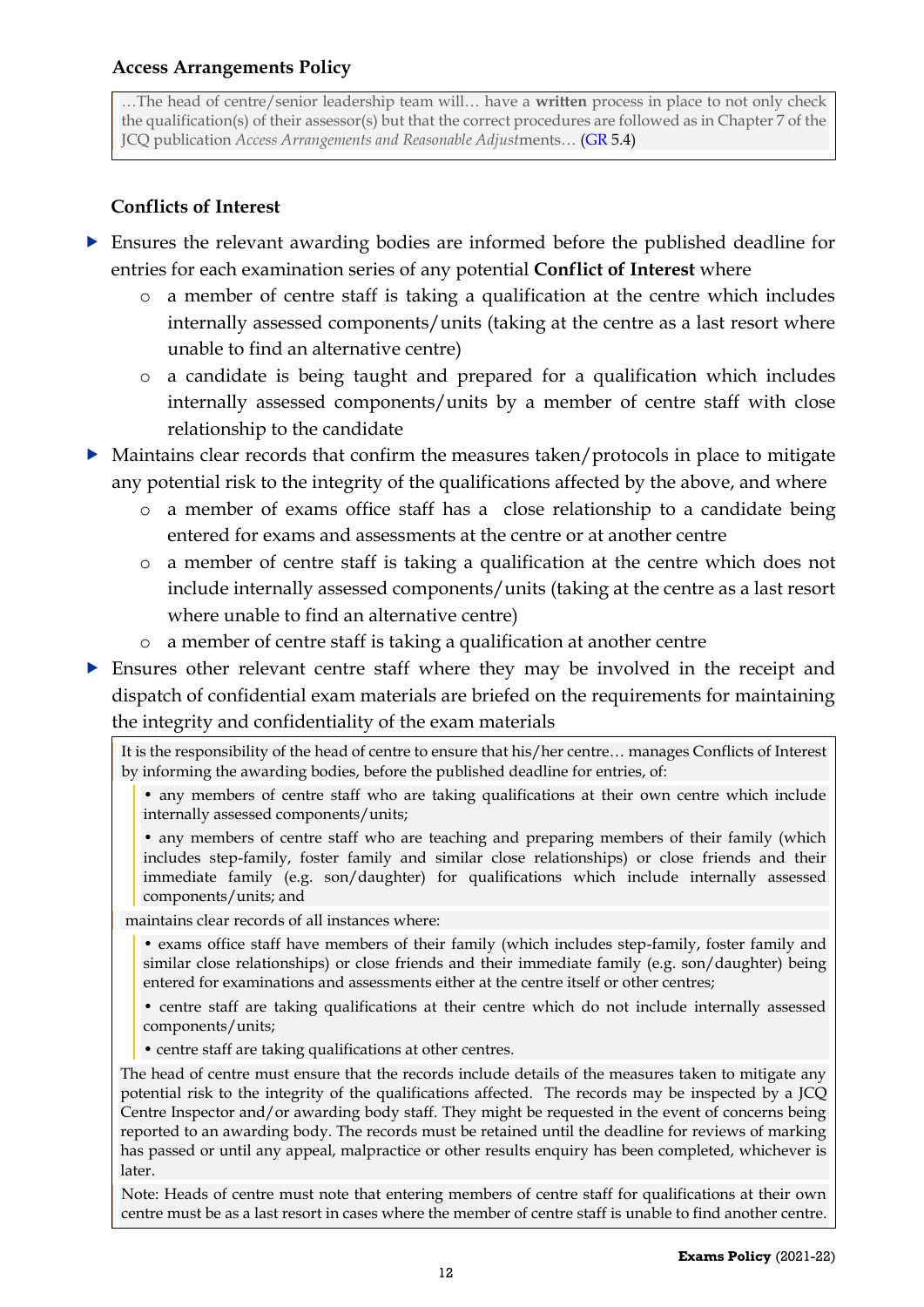The head of centre is responsible for ensuring that proper protocols are in place to prevent the member of centre staff having access to examination materials prior to the examination and that other centre staff are briefed on maintaining the integrity and confidentiality of the examination materials.

The head of centre **must** ensure that during the examination series the member of centre staff is treated as per any other candidate entered for that examination, does not have access to examination materials and does not receive any preferential treatment.[\[GR](http://www.jcq.org.uk/exams-office/general-regulations) 5.3]

- Ensures members of centre staff do **not** forward e-mails and letters from awarding body or JCQ personnel without prior consent to third parties or upload such correspondence onto social media sites and applications
- Ensures members of centre staff do **not** advise parents/candidates to contact awarding bodies/JCQ directly nor provide them with addresses/email addresses of awarding body examining/assessment personnel or JCQ personnel

#### <span id="page-12-0"></span>**Centre inspections**

- ▶ Co-operates with the JCQ Centre Inspection Service, an awarding body or a regulatory authority when subject to an inspection, an investigation or an unannounced visit, and takes all reasonable steps to comply with all requests for information or documentation made by an awarding body or regulatory authority as soon as is practical
- Allows all venues used for examinations and assessments, paperwork and secure storage facilities to be open to inspection
- Understands the JCQ Centre Inspector will identify him/herself with a photo ID card and must be accompanied throughout his/her tour of the premises, including inspection of the centre's secure storage facility

#### **Exams officer**

 Understands the contents of annually updated JCQ publications including: *[General regulations for approved centres](http://www.jcq.org.uk/exams-office/general-regulations) [Instructions for conducting examinations](http://www.jcq.org.uk/exams-office/ice---instructions-for-conducting-examinations) Suspected Malpractice – [Policies and Procedures](http://www.jcq.org.uk/exams-office/malpractice) [Post-results services](http://www.jcq.org.uk/exams-office/post-results-services)* (PRS)

A guide to the special consideration process

- Completes/submits the National Centre Number Register annual update (administered on behalf of the JCQ member awarding bodies by OCR [https://ocr.org.uk/administration/ncn](https://ocr.org.uk/administration/ncn-annual-update/)[annual-update/\)](https://ocr.org.uk/administration/ncn-annual-update/) by the end of October each year
- Is familiar with the contents of annually updated information from awarding bodies on administrative procedures, key tasks, key dates and deadlines
- Ensures key tasks are undertaken and key dates and deadlines met
- Recruits, trains and deploys a team of internal/external invigilators; appoints lead invigilators, as required and keeps a record of the content of training provided to invigilators for the required period
- $\triangleright$  Works with the SENCo to ensure invigilators supervising access arrangement candidates and those acting as a facilitator supporting access arrangement candidates fully understand the respective role and what is and what is not permissible in the exam room
- Supports the head of centre in ensuring that awarding bodies are informed (where required) of any conflict of interest declared by members of centre staff and in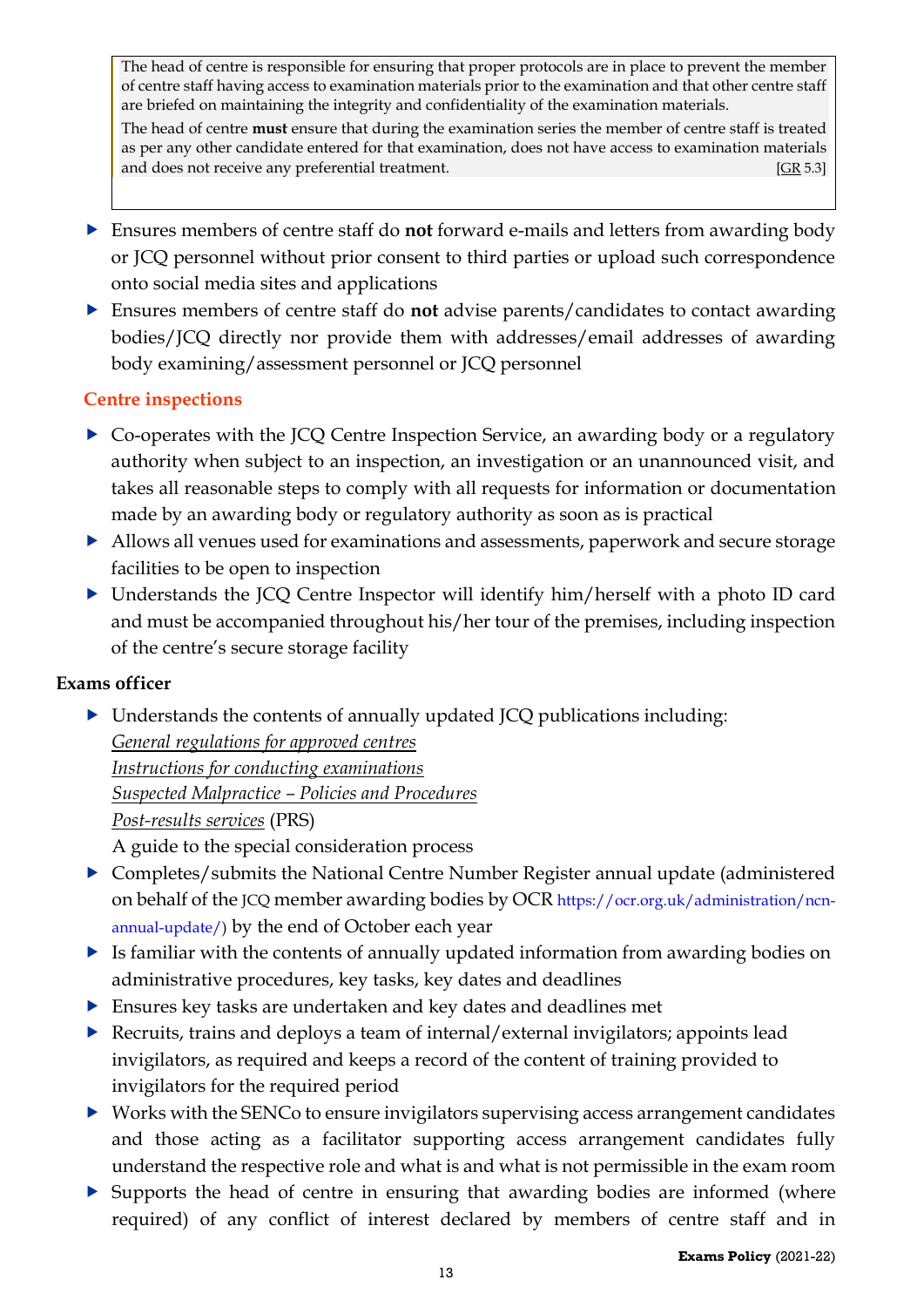maintaining records that confirm the measures taken/protocols in place to mitigate any potential risk to the integrity of the qualifications affected before the published deadline for entries for each examination series

 $\triangleright$  Briefs other relevant centre staff where they may be involved in the receipt and dispatch of confidential exam materials on the requirements for maintaining the integrity and confidentiality of the exam materials

### **Senior leaders (SLT)**

 Are familiar with the contents, refer to and direct relevant centre staff to annually updated JCQ publications including: *[General regulations for approved centres](http://www.jcq.org.uk/exams-office/general-regulations) [Instructions for conducting examinations](http://www.jcq.org.uk/exams-office/ice---instructions-for-conducting-examinations) [Access Arrangements and Reasonable Adjustments](http://www.jcq.org.uk/exams-office/access-arrangements-and-special-consideration/regulations-and-guidance) Suspected Malpractice – [Policies and procedures](http://www.jcq.org.uk/exams-office/malpractice) [Instructions for conducting non-examination assessments](http://www.jcq.org.uk/exams-office/non-examination-assessments)* (and the instructions for conducting coursework) *[A guide to the special consideration process](http://www.jcq.org.uk/exams-office/access-arrangements-and-special-consideration/regulations-and-guidance)*

# **Special educational needs co-ordinator (SENCo)**

 Understands the contents, refers to and directs relevant centre staff to annually updated JCQ publications including:

*[Access Arrangements and Reasonable Adjustments](http://www.jcq.org.uk/exams-office/access-arrangements-and-special-consideration/regulations-and-guidance)*

- Leads on the access arrangements and reasonable adjustments process (referred to in this policy as 'access arrangements')
- If not the qualified access arrangements assessor, works with the person appointed, on all matters relating to assessing candidates and ensures the correct procedures are followed
- Presents when requested by a JCQ Centre Inspector, evidence of the assessor's qualification

#### **Subject leader**

- Ensures teaching staff undertake key tasks, as detailed in this policy, within the exams process (exam cycle) and meet internal deadlines set by the EO and SENCo
- Ensures teaching staff keep themselves updated with awarding body subject and teacher-specific information to confirm effective delivery of qualifications
- Ensures teaching staff attend relevant awarding body training and update events

#### **Teaching staff**

- Undertake key tasks, as detailed in this policy, within the exams process and meet internal deadlines set by the EO and SENCo
- Keep updated with awarding body subject and teacher-specific information to confirm effective delivery of qualifications
- ▶ Attend relevant awarding body training and update events

# **Invigilators**

Attend/undertake training, update, briefing and review sessions as required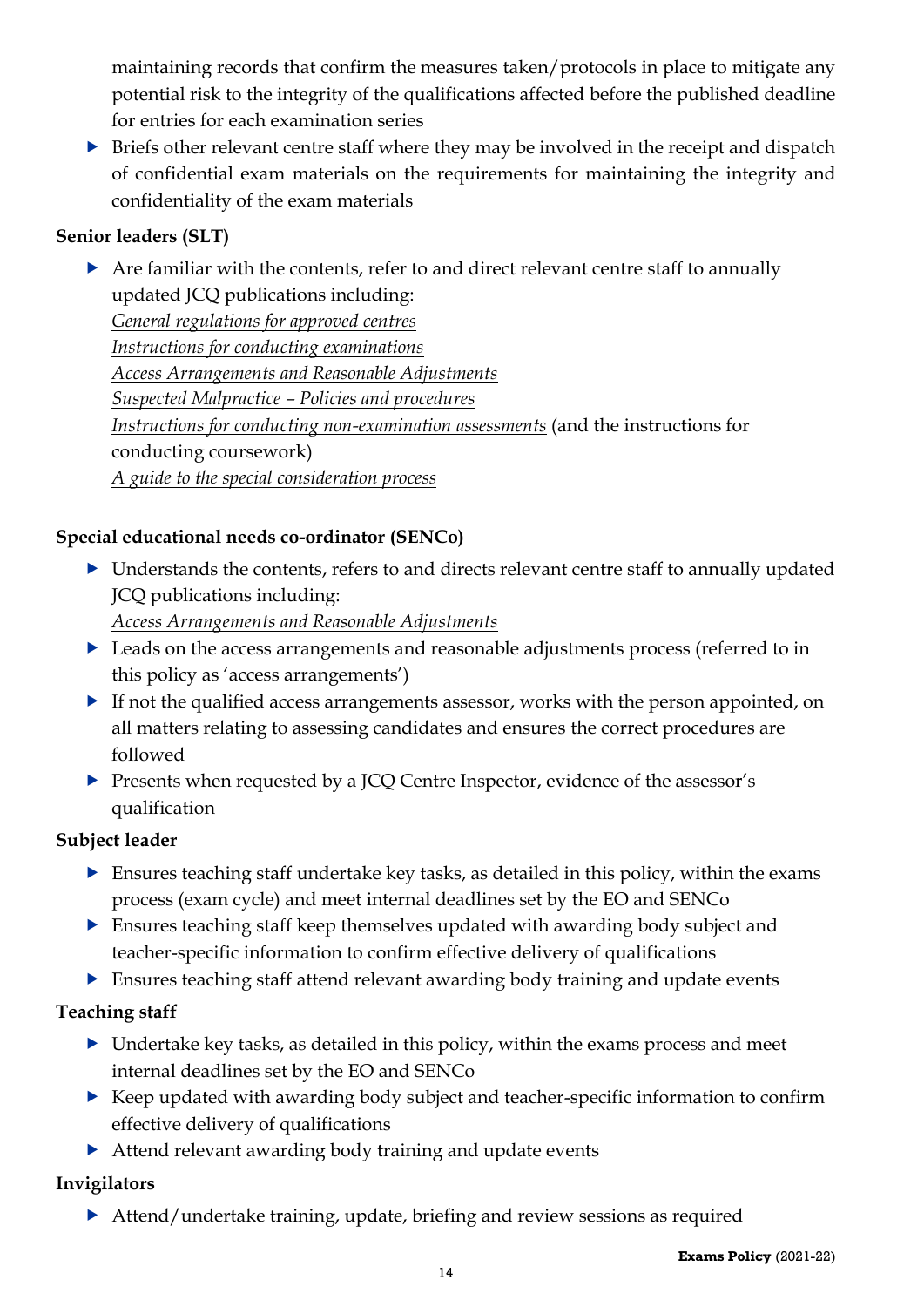- $\triangleright$  Provide information as requested on their availability to invigilate
- $\triangleright$  Sign a confidentiality and security agreement and confirm whether they have any current maladministration/malpractice sanctions applied to them

#### **Reception staff**

 Support the EO in the receipt and dispatch of confidential exam materials and follow the requirements for maintaining the integrity and confidentiality of the exam materials

#### **Site staff**

Support the EO in relevant matters relating to exam rooms and resources

### **Candidates**

Where applicable in this policy, the term 'candidates' refers to candidates and/or their parents/carers.

# <span id="page-14-0"></span>**The exam cycle**

The exams management and administration process that needs to be undertaken for each **exam series** is often referred to as the **exam cycle** and relevant tasks required within this grouped into the following stages:

- $\blacktriangleright$  planning
- $\blacktriangleright$  entries
- pre-exams
- $\blacktriangleright$  exam time
- results and post-results

This policy identifies roles and responsibilities of centre staff within this cycle.

#### <span id="page-14-1"></span>**Planning: roles and responsibilities**

#### <span id="page-14-2"></span>**Information sharing**

#### **Head of centre**

Directs relevant centre staff to annually updated JCQ publications including [GR,](http://www.jcq.org.uk/exams-office/general-regulations) [ICE,](http://www.jcq.org.uk/exams-office/ice---instructions-for-conducting-examinations) [AA,](http://www.jcq.org.uk/exams-office/access-arrangements-and-special-consideration) SMand [NEA](http://www.jcq.org.uk/exams-office/non-examination-assessments) (and the instructions for conducting coursework)

#### **Exams officer**

- Signposts relevant centre staff to JCQ publications and awarding body documentation relating to the exams process that has been updated
- Signposts relevant centre staff to JCQ information that should be provided to candidates
- As the centre administrator, approves relevant access rights for centre staff to access awarding body secure extranet sites

#### <span id="page-14-3"></span>**Information gathering**

#### **Exams officer**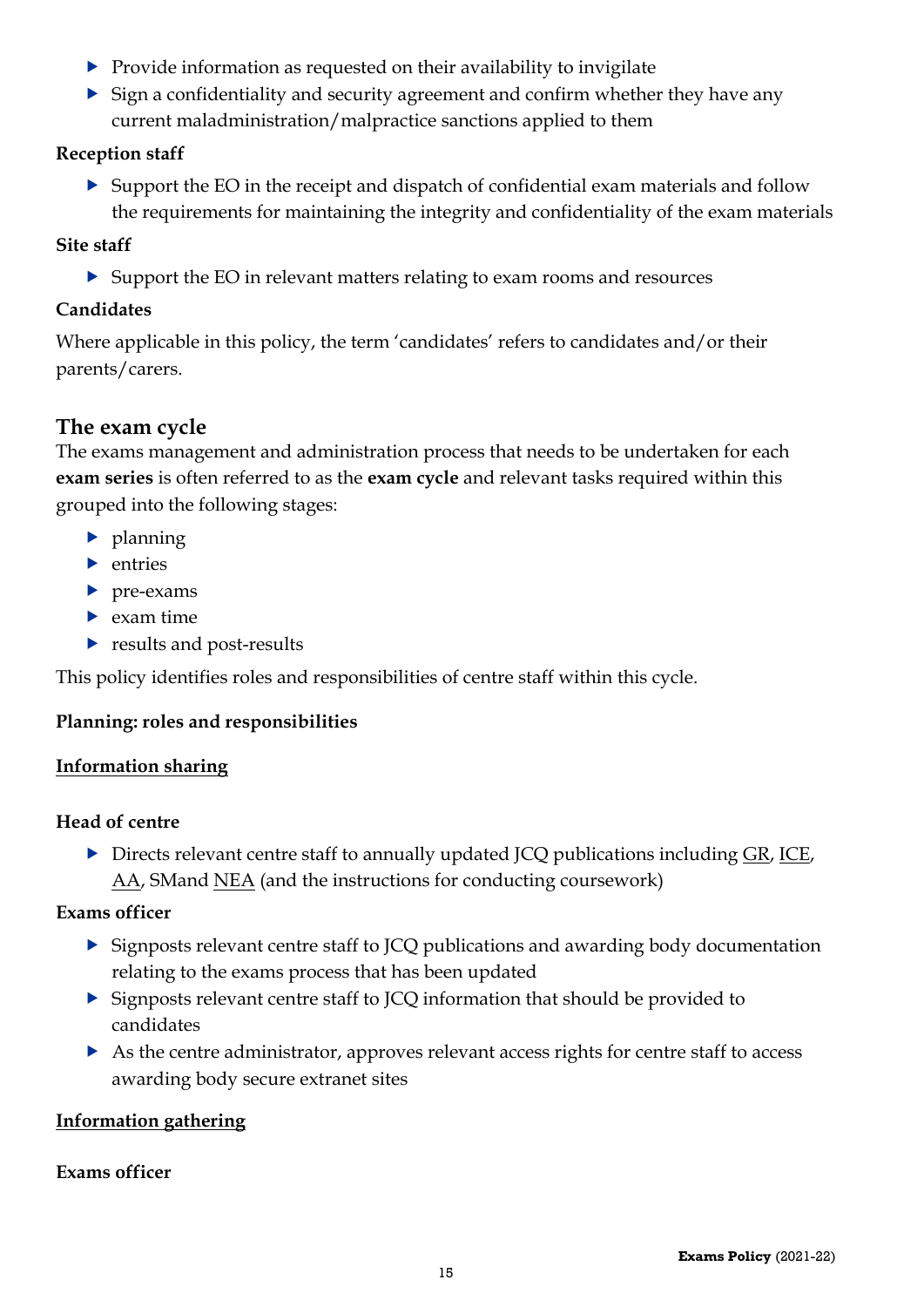- Undertakes an annual information gathering exercise in preparation for each new academic year to ensure data about all qualifications being delivered is up to date and correct
- Collates all information gathered into one central point of reference
- Researches awarding body guidance to identify administrative processes, key tasks, key dates and deadlines for all relevant qualifications
- Produces an annual exams plan of key tasks and key dates to ensure all external deadlines can be effectively met; informs key centre staff of internal deadlines
- Collects information on internal exams to enable preparation for and conduct of School and mock examinations, University Entrance Tests, Maths Challenges, Science Olympiads, Arkwright Scholarship, UK Linguistics Olympiad, CATS, MidYIS.

#### **Senior leaders**

- Responds (or ensures teaching staff respond) to requests from the EO on information gathering
- $\blacktriangleright$  Meets the internal deadline for the return of information
- Informs the EO of any changes to information in a timely manner minimising the risk of late or other penalty fees being incurred by an awarding body
- $\triangleright$  Notes the internal deadlines in the School calendar and directs teaching staff to meet these

#### <span id="page-15-0"></span>**Access arrangements**

#### **Head of centre**

- Ensures there is appropriate accommodation for candidates requiring access arrangements in the centre for all examinations and assessments
- Ensures a written process is in place to not only check the qualification(s) of the appointed assessor(s) but that the correct procedures are followed as per Chapter 7 of the JCQ publication *[Access Arrangements and Reasonable Adjustments](http://www.jcq.org.uk/exams-office/access-arrangements-and-special-consideration/regulations-and-guidance)*
- $\triangleright$  Ensures the SENCo is fully supported in effectively implementing access arrangements and reasonable adjustments once approved

#### **SENCo**

- Assesses candidates (or works with the appropriately qualified assessor as appointed by the head of centre) to identify access arrangements/reasonable adjustments requirements
- Gathers **evidence** to support the need for access arrangements for a candidate
- ▶ Liaises with teaching staff to gather evidence of **normal way of working** of an affected candidate
- Determines candidate eligibility for arrangements or adjustments that are centredelegated
- Gathers signed **Personal data consent, Privacy Notice (AAO) and Data Protection confirmation** forms (candidate personal data consent form) from candidates where required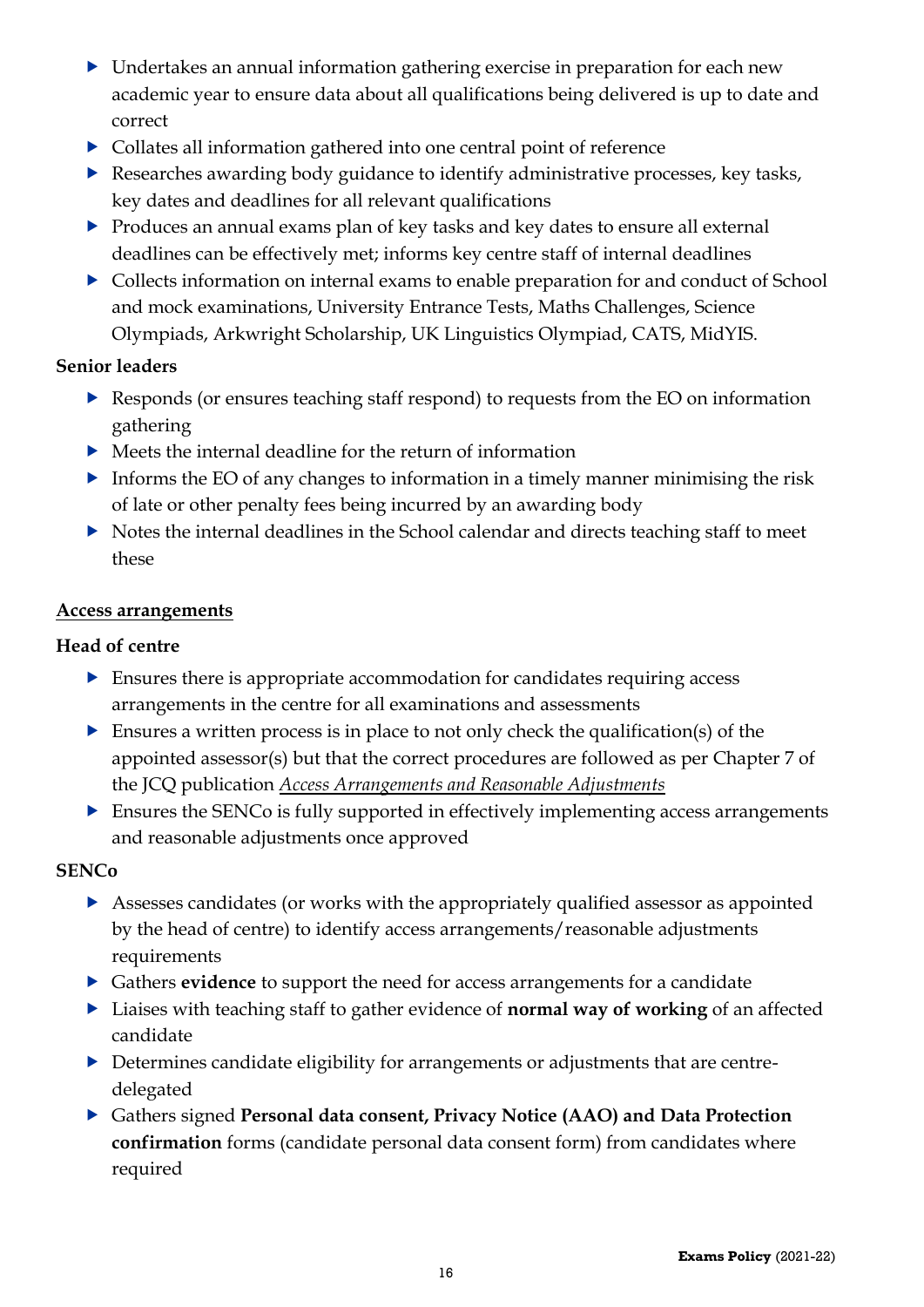- Applies for **approval** through **Access arrangements online** (AAO) via the **Centre Admin Portal** (CAP), where required or through the awarding body where qualifications sit outside the scope of AAO
- Keeps a file for each candidate for JCQ inspection purposes containing all the required documentation (if documentation is stored electronically, an e-folder ust be created for each individual candidate. The candidate's e-folder must hold each of the required documents for inspection
- Employs good practice in relation to the Equality Act 2010
- ▶ Liaises with the EO regarding exam time arrangements for access arrangement candidates
- Ensures staff appointed to facilitate access arrangements for candidates are appropriately trained and understand the rules of the particular arrangement(s) and keeps a record of the content of training provided to facilitators for the required period
- ▶ Works with the EO to ensure invigilators and those acting as a facilitator fully understand the respective role and what is and what is not permissible in the exam room
- Provides and annually reviews a centre policy on the **use of word processors** in exams and assessments

#### <span id="page-16-0"></span>**Word Processor Policy (exams)**

[R:\Staff\Support\Exams\EXAMS\JCQ DOCS & POLICIES\2021](file://///fs-03/RDrive$/Staff/Support/Exams/EXAMS/JCQ%20DOCS%20&%20POLICIES/2017%2018/NEW%20POLICIES/7%20%20%20GP1%20%20%20Word%20processor%20policy%20(exams).docx) 2022\POLICIES\5 [Word processor policy \(exams\).docx](file://///fs-03/RDrive$/Staff/Support/Exams/EXAMS/JCQ%20DOCS%20&%20POLICIES/2017%2018/NEW%20POLICIES/7%20%20%20GP1%20%20%20Word%20processor%20policy%20(exams).docx)

A centre must have a policy on the use of word processors. A word processor cannot simply be granted to a candidate because he/she now wants to type rather than write in examinations or can work faster on a keyboard, or because he/she uses a laptop at home.

The use of a word processor must reflect the candidate's normal way of working within the centre. For example, where the curriculum is delivered electronically and the centre provides word processors to all candidates.

The centre may wish to set out the particular types of candidates which it considers would benefit from the use of a word processor. For example, a candidate with…

A member of the centre's senior leadership team must produce a statement for inspection purposes which details the criteria the centre uses to award and allocate word processors for examinations. [\[AA](http://www.jcq.org.uk/exams-office/access-arrangements-and-special-consideration) 5.8]

 Ensures criteria for candidates granted **separate invigilation within the centre** is clear, meets JCQ regulations and best meets the needs of individual candidates and remaining candidates in main exam rooms

#### <span id="page-16-1"></span>**Separate Invigilation Policy**

| R:\Staff\Support\Exams\EXAMS\JCQ                        |  | <b>DOCS</b> |  | POLICIES\2021 |  |  |  |
|---------------------------------------------------------|--|-------------|--|---------------|--|--|--|
| 2022\POLICIES\GP 1g Separate Invigilation Guidance.docx |  |             |  |               |  |  |  |

The SENCo must make their decision based on:

- whether the candidate has a substantial and long term impairment which has an adverse effect; and
- the candidate's normal way of working within the centre.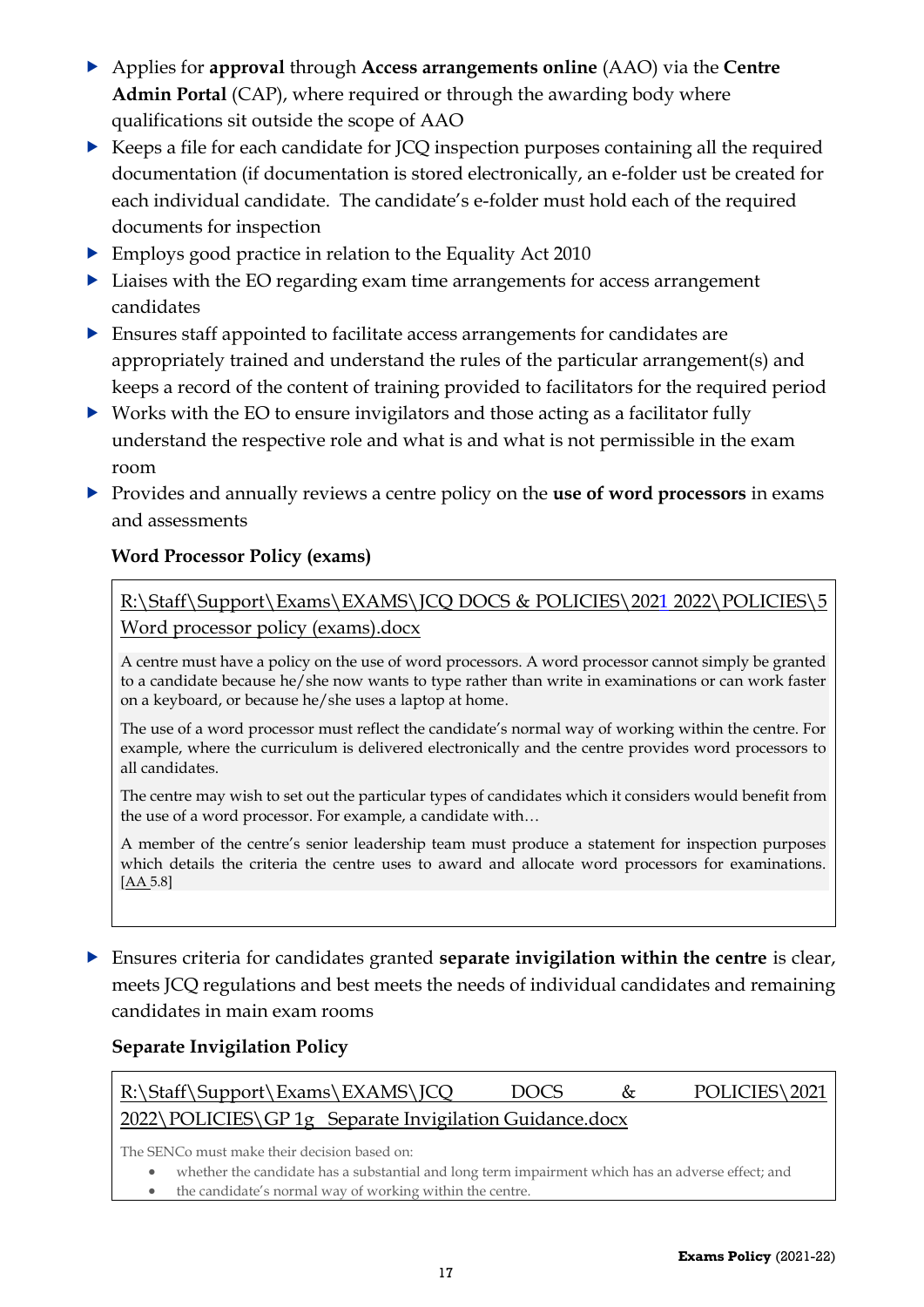For example, in the case of separate invigilation, the candidate's difficulties are established within the centre (see Chapter 4, paragraph 4.1.4, page 16) and known to a Form Tutor, a Head of Year, the SENCo or a senior member of staff with pastoral responsibilities.

Separate invigilation reflects the candidate's normal way of working in internal school tests and mock examinations as a consequence of a long term medical condition or long term social, mental or emotional needs. *[\[AA](http://www.jcq.org.uk/exams-office/access-arrangements-and-special-consideration) 5.16]* 

The SENCo, or an equivalent member of staff within a FE college, must ensure that the must ensure that the proposed access arrangement does not disadvantage or advantage the candidate. [\(AA](http://www.jcq.org.uk/exams-office/access-arrangements-and-special-consideration) 4.2.1)

A candidate may only take their examinations under separate invigilation within the centre where he/she has **an established difficulty** - see **section 5.16** of the JCQ publication *Access Arrangements and Reasonable Adjustments*…

Where candidates are subject to separate invigilation within the centre, the regulations and guidance within this booklet must always be adhered to. This is particularly so in relation to accommodation and invigilation arrangements (see sections 11 and 12). [\(ICE](http://www.jcq.org.uk/exams-office/ice---instructions-for-conducting-examinations) 14)

#### **Senior leaders, Teaching staff**

- $\triangleright$  Support the SENCo in determining and implementing appropriate access arrangements/reasonable adjustments
- Provide a statement for inspection purposes which details the criteria the centre uses to award and allocate word processors for examinations

#### <span id="page-17-0"></span>**Internal assessment and endorsements**

#### <span id="page-17-1"></span>**Head of centre**

#### **Controlled assessments, coursework and non-examination assessments**

- Ensures arrangements are in place to co-ordinate and standardise all marking of centreassessed components and ensures that candidates' centre-assessed work is produced, authenticated and marked, or assessed and quality assured in accordance with the awarding bodies' instructions (including where relevant, private candidates)
- Ensures that teaching staff, in accordance with awarding bodies' instructions, return all subject-specific forms by the required date
- Provides fully qualified teachers to mark non-examination assessments and/or fully qualified assessors for the verification of centre-assessed components
- Ensures an **internal appeals procedure** relating to internal assessment decisions is in place for a candidate (or parent/carer) to appeal against and request a review of the centre's marking (see Roles and responsibilities overview)
- Ensures a **non-examination assessment policy** is in place for GCE and GCSE qualifications which include components of non-examination assessment

#### <span id="page-17-2"></span>**Non-examination assessment policy**

[R:\Staff\Support\Exams\EXAMS\JCQ DOCS & POLICIES\2021](file://///fs-03/RDrive$/Staff/Support/Exams/EXAMS/JCQ%20DOCS%20&%20POLICIES/2017%2018/NEW%20POLICIES/4%20%20%20Non-examination%20assessment%20policy.docx) 22\POLICIES\3 [Non-examination assessment policy.docx](file://///fs-03/RDrive$/Staff/Support/Exams/EXAMS/JCQ%20DOCS%20&%20POLICIES/2017%2018/NEW%20POLICIES/4%20%20%20Non-examination%20assessment%20policy.docx)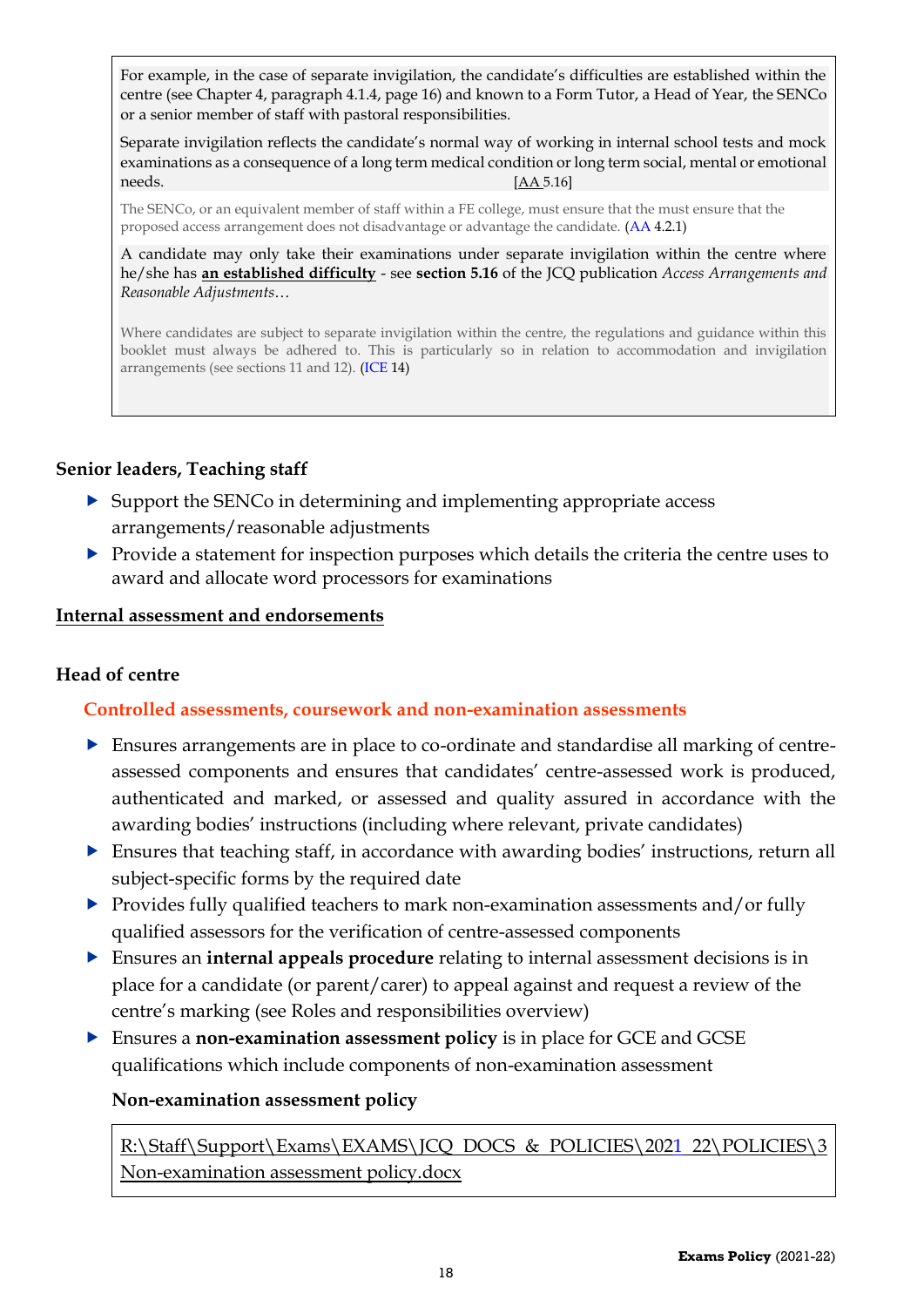The centre will… have in place and be available for inspection purposes, a written policy with regard to the management of GCE and GCSE non-examination assessments; (For CCEA GCSE centres this would be a written controlled assessments policy.) [\[GR](http://www.jcq.org.uk/exams-office/general-regulations) 5.7]

The JCQ requires each centre to have a non-examination assessment policy in place:

- to cover procedures for planning and managing non-examination assessments;
- to define staff roles and responsibilities with respect to non-examination assessments;
- to manage risks associated with non-examination assessments.

A JCQ Centre Inspector will ask the examinations officer to confirm that such a policy is in place. The guidance provided in this document will help the head of centre to ensure that the centre's policy is fit for purpose. The policy will need to cover all types of non-examination assessment.

Additionally, each centre must have available for inspection an internal appeals procedure relating to internal assessment decisions. [\[NEA](https://www.jcq.org.uk/exams-office/non-examination-assessments) 1]

 Ensures any irregularities relating to the production of work by candidates are investigated and dealt with internally if discovered prior to a candidate signing the authentication statement (where required) or reported to the awarding body if a candidate has signed the authentication statement

#### **Senior leaders**

- **Ensure teaching staff have the necessary and appropriate knowledge, understanding,** skills, and training to set tasks, conduct task taking, and to assess, mark and authenticate candidates' work (including where relevant, private candidates)
- Ensure appropriate internal moderation, standardisation and verification processes are in place
- Ensures teaching staff delivering AQA Applied General qualifications, OCR Cambridge Nationals, Entry Level Certificate or Project qualifications (and CCEA GCE unitised AS and A-level qualifications WJEC GCE legacy AS and A-level Health & Social Care) follow JCQ *[Instructions for conducting non-examination assessments](http://www.jcq.org.uk/exams-office/non-examination-assessments)* and the specification provided by the awarding body
- ▶ For other qualifications, ensures teaching staff follow appropriate instructions issued by the awarding body
- Ensures teaching staff inform candidates of their centre assessed marks as a candidate may request a review of the centre's marking before marks are submitted to the awarding body

#### **Teaching staff**

- Ensure appropriate instructions for conducting internal assessment are followed
- Ensure candidates are aware of JCQ and awarding body information for candidates on producing work that is internally assessed (coursework, non-examination assessments, social media) prior to assessments taking place
- Ensure candidates are informed of their centre assessed marks as a candidate may request a review of the centre's marking before marks are submitted to the awarding body

#### **Exams officer**

 Identifies relevant key dates and administrative processes that need to be followed in relation to internal assessment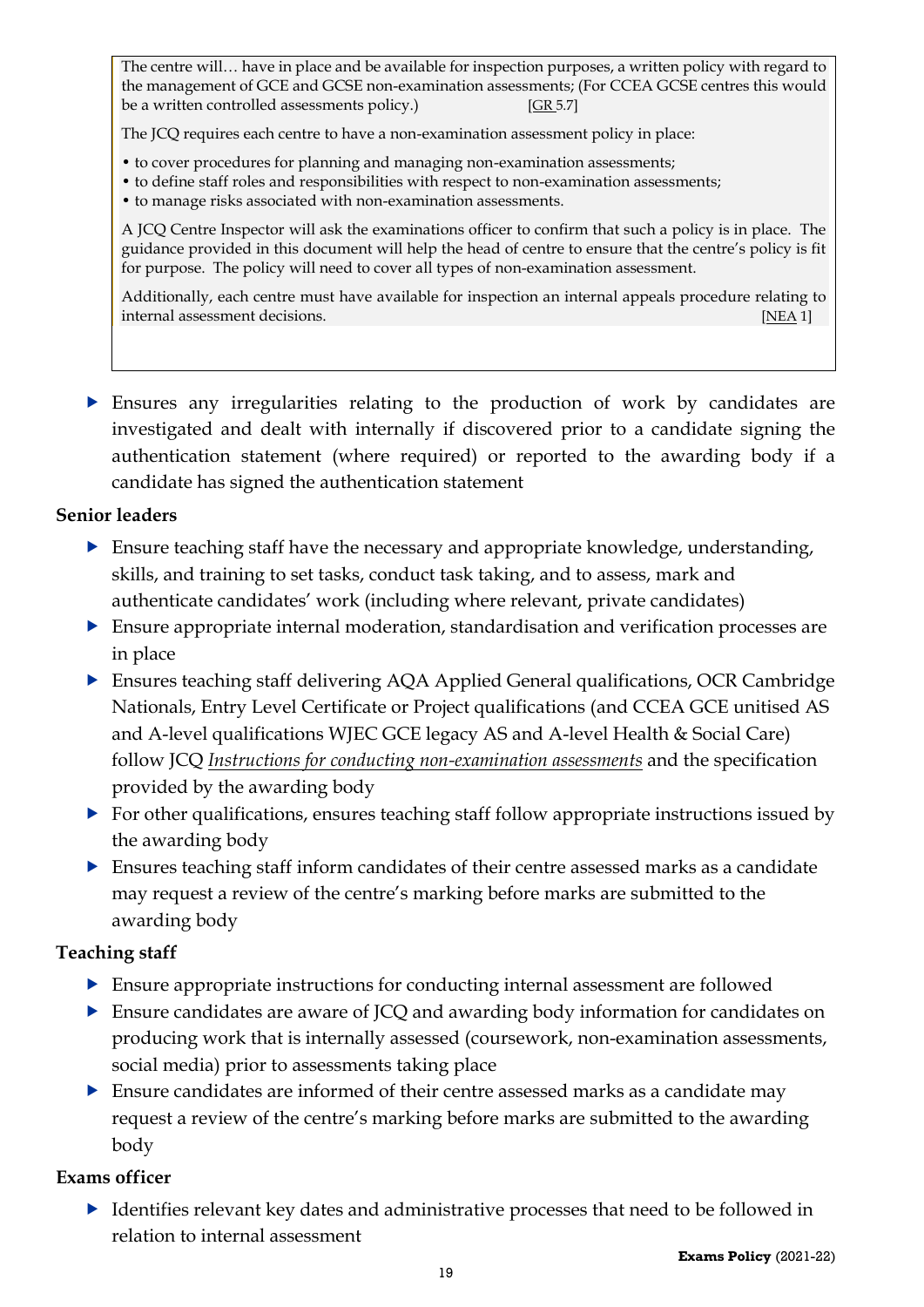Signposts teaching staff to relevant JCQ *information for candidates* documents that are annually updated

#### <span id="page-19-0"></span>**Invigilation**

#### **Head of centre**

- Ensures relevant support is provided to the EO in recruiting, training and deploying a team of invigilators
- Ensures, if contracting supply staff to act as invigilators, that such persons are competent and fully trained, understanding what is and what is not permissible (and not taking on its own an assurance from a recruitment agency, that this is the case)
- Determines if additional invigilators will be deployed in timed Art exams in addition to the subject teacher to ensure the supervision of candidates is maintained at all times

#### **Exams officer**

- Recruits additional invigilators where required to effectively cover all exam periods/series' throughout the academic year
- Collects information on new recruits to identify if they have invigilated previously and if any current maladministration/malpractice sanctions are applied to them
- **Provides training for new invigilators on the instructions for conducting exams and an** annual update for the existing invigilation team so that they are aware of any changes in a new academic year before they are allocated to invigilate an exam
- Ensures invigilators supervising access arrangement candidates understand their role (and the role of a facilitator who may be supporting a candidate) and the rules and regulations of the access arrangement(s)
- Ensures invigilators are briefed on the access arrangement candidates in their exam room and made aware of the access arrangement(s) awarded (ensuring these candidates are identified on the seating plan) and confirms invigilators understand what is and what is not permissible
- Collects evaluation of training to inform future events

#### <span id="page-19-1"></span>**Entries: roles and responsibilities**

#### <span id="page-19-2"></span>**Estimated entries**

#### **Exams officer**

 Requests estimated or early entry information, where this may be required by awarding bodies, from Subject Leaders in a timely manner to ensure awarding body external deadlines for submission can be met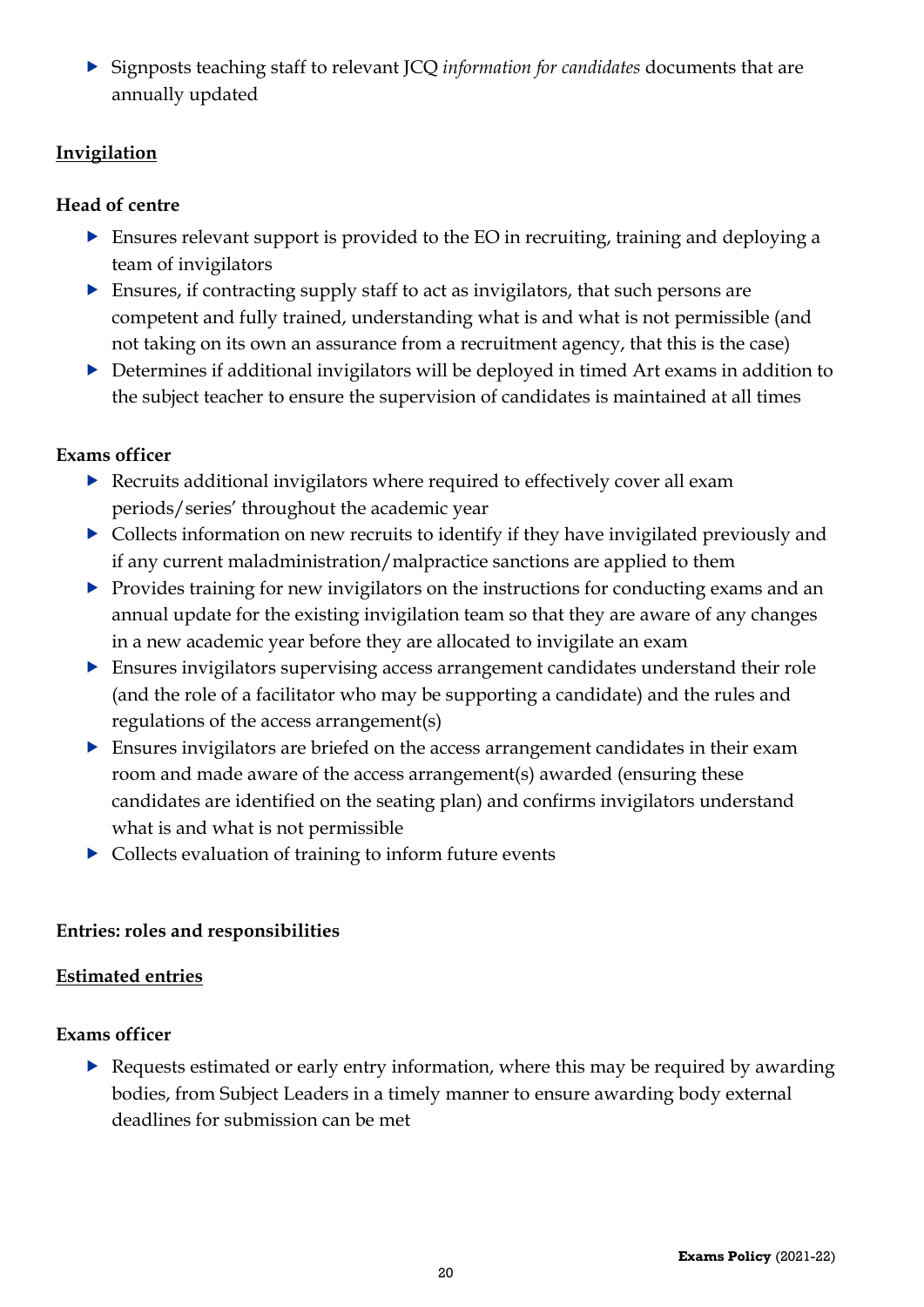<span id="page-20-0"></span>Estimated entries are collected by the Examinations Officer using the numbers of candidates in the GCSE/GCE courses held in SIMS for the relevant year group. These are submitted to the relevant Exams Boards via their website.

 Makes candidates aware of the JCQ *Information for candidates – Privacy Notice* at the start of a course leading to a vocational qualification or when entries are submitted to awarding bodies for processing for general qualifications

### **Senior leaders**

- $\triangleright$  Provides entry information requested by the EO to the internal deadline
- Informs the EO immediately of any subsequent changes to entry information

# <span id="page-20-1"></span>**Final entries**

#### **Exams officer**

- Requests final entry information from Subject Leaders in a timely manner to ensure awarding body external deadlines for submission can be met
- Informs Subject Leaders of subsequent deadlines for making changes to final entry information without charge
- Confirms with Subject Leaders final entry information that has been submitted to awarding bodies
- Ensures as far as possible that entry processes minimise the risk of entries or registrations being missed reducing the potential for late or other penalty fees being charged by awarding bodies
- Observes each awarding body's terms and conditions for the entry and withdrawal of candidates for their examinations and assessments, and observes any regulatory requirements for the qualification

# <span id="page-20-2"></span>**Final entries collection and submission procedure**

Final entries are created in SIMS using the GCSE/GCE courses/classes. They are then emailed by the Examinations Officer and forwarded to Subject Leaders for checking. Checked entries are submitted electronically to the relevant Exam Boards from SIMS via A2C.

#### **Senior leaders**

- $\triangleright$  Provides information requested by the EO to the internal deadline
- Informs the EO immediately, or at the very least prior to the deadlines, of any subsequent changes to final entry information, which includes
	- changes to candidate personal details
	- amendments to existing entries
	- withdrawals of existing entries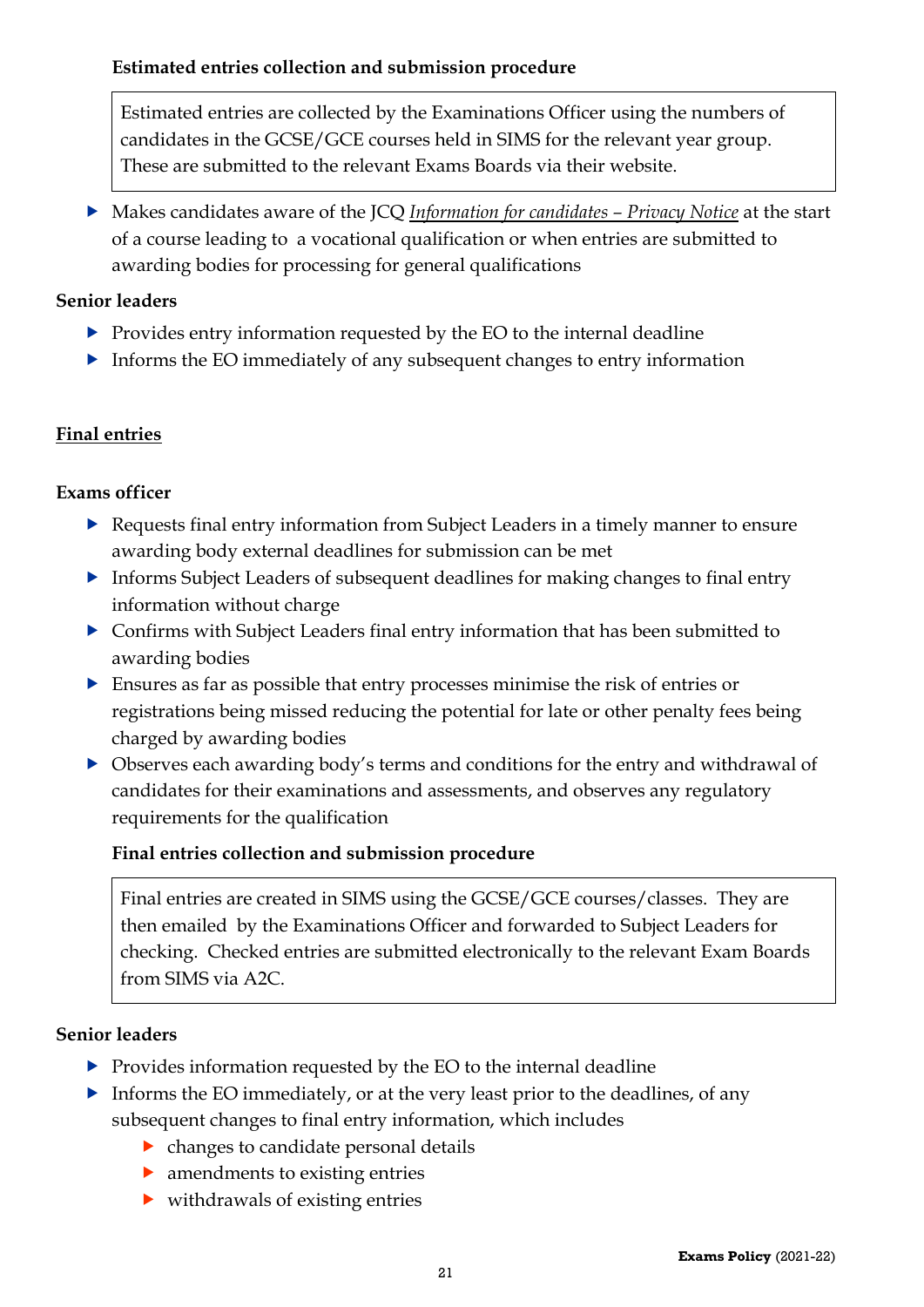Checks final entry submission information provided by the EO and confirms information is correct

#### <span id="page-21-0"></span>**Entry fees**

GCE and GCSE entry fees are paid by the Centre.

Candidates or departments will not be charged for change of tier, withdrawals made by the proper procedures or alterations arising from administrative processes, provided that these are made within the deadline set by the Exam Boards.

Reimbursement will be sought from candidates who fail to sit an exam or meet the necessary controlled assessment/NEA requirements.

The exam budget is managed via regular meetings with the Examinations Officer and Finance Department.

Any authorised examinations taken by students where the subject is not part of the School curriculum must be paid for privately. This payment must be made before an examination can be entered.

The Examinations Department will ensure all entries are made by the relevant Exam Board deadline. If there are any late/amendment fees the Exams Department will ensure the SLT Line Manager is made aware of these.

Resit entry fees are paid for by the students.

#### <span id="page-21-1"></span>**Late entries**

#### **Exams officer**

- Has clear entry procedures in place to minimise the risk of late entries
- Ensures late entries are authorised by the Exams Officer's Line Manager
- Charges any late or other penalty fees to departmental budgets

#### **Senior leaders**

- $\blacktriangleright$  Minimises the risk of late entries by
	- following procedures identified by the EO in relation to making final entries on time
	- meeting internal deadlines identified by the EO for making final entries

#### <span id="page-21-2"></span>**Re-sit entries**

Resit decisions will be made by SLT. In making the decision to retake, the School considers the student's academic progress alongside the welfare of the student as a whole.

Resit entry fees are paid for by the students.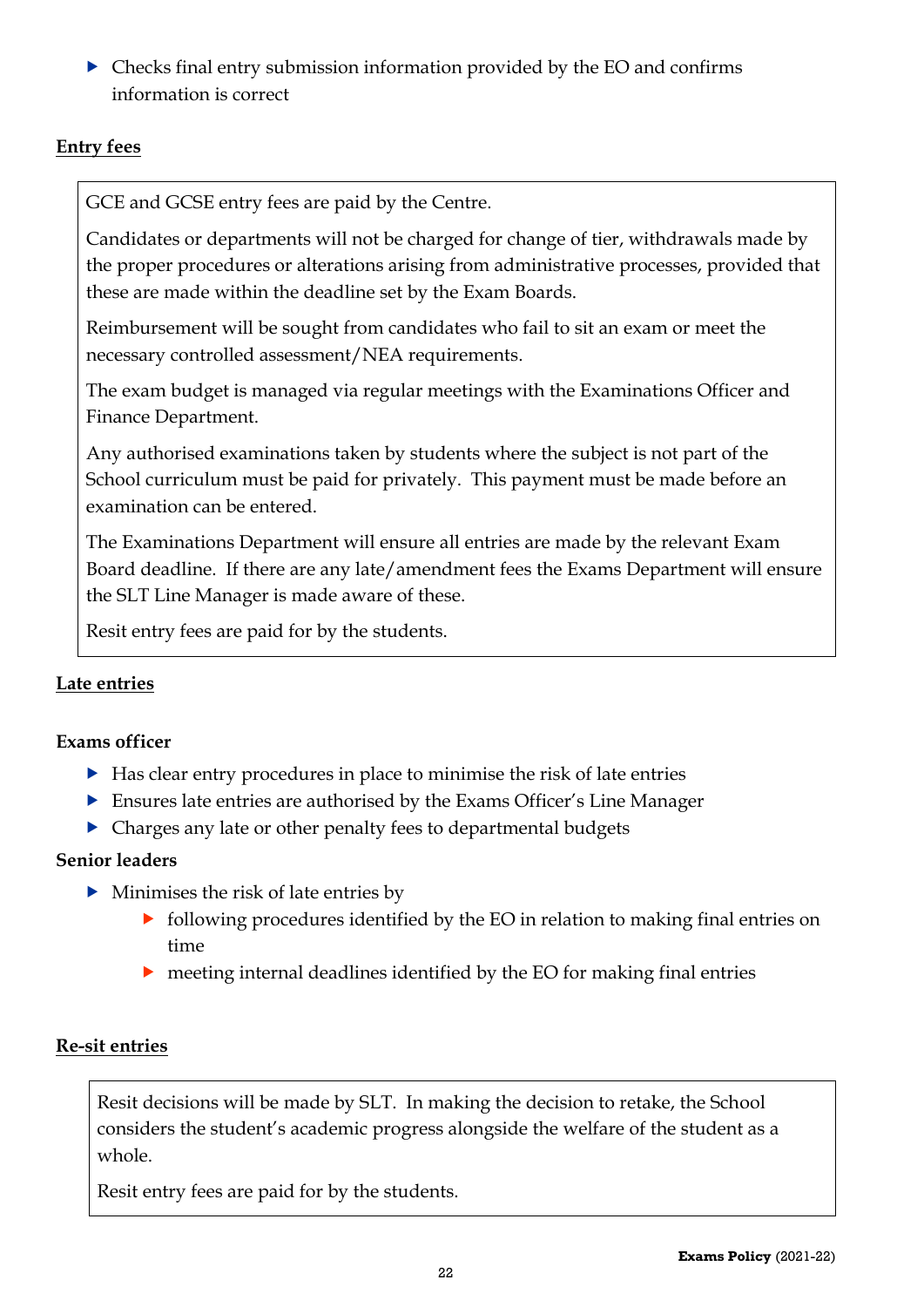On receipt of the completed form and payment, the Examinations Office will make the re-sit entry.

#### <span id="page-22-0"></span>**Private re-sit candidates**

The Centre accepts entries from former pupils as private re-sit candidates if agreed by a member of SLT.

These candidates must pay all entry fees, a £10.00 administration fee per subject entry and the cost of any necessary invigilation staffing before any entries can be made.

We cannot offer former pupils to retake any practicals/NEAs.

#### <span id="page-22-1"></span>**Candidate statements of entry**

#### **Exams officer**

Provides candidates with statements of entry for checking

#### **Form Tutors**

 Ensure candidates check statements of entry and return any relevant confirmation required to the EO

#### **Candidates**

 $\triangleright$  Confirm entry information is correct or notify the EO of any discrepancies

#### <span id="page-22-2"></span>**Pre-exams: roles and responsibilities**

#### <span id="page-22-3"></span>**Access arrangements and reasonable adjustments**

#### **SENCo**

- Ensures appropriate arrangements, adjustments and adaptations are in place to facilitate access to exams/assessments for candidates where they are disabled within the meaning of the Equality Act (unless a temporary emergency arrangement is required at the time of an exam)
- Ensures a candidate is involved in any decisions about arrangements, adjustments and /or adaptations that may be put in place for him/her
- Ensures exam information (JCQ information for candidates documents, information, individual exam timetable etc.) is adapted where this may be required for a disabled candidate to access it
- Allocates appropriately trained centre staff to facilitate access arrangements for candidates in exams and assessments (ensuring that the facilitator appointed meets JCQ requirements and fully understands the rule of the access arrangement)
- Where relevant, ensures the necessary and appropriate steps are undertaken to gather an appropriate picture of need and demonstrate normal way of working for a private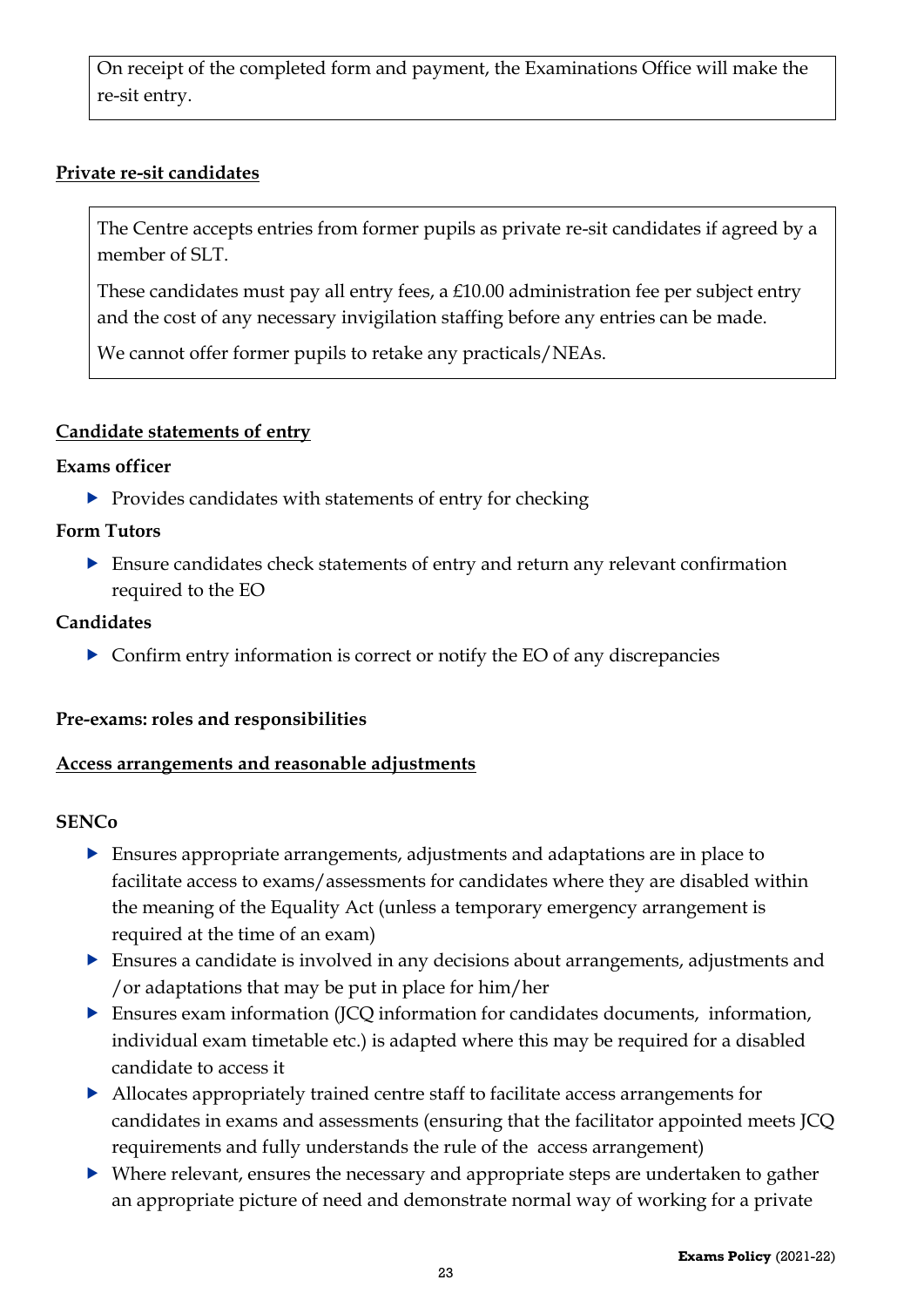candidate (including distance learners and home educated candidates) and that the candidate is assessed by the centre's appointed assessor

#### <span id="page-23-0"></span>**Briefing candidates**

#### **Exams officer**

- $\blacktriangleright$  Issues individual exam timetable information to candidates and informs candidates of any designated contingency day awarding bodies may identify in the event of national or significant local disruption to exams
- Prior to exams issues relevant JCQ information for candidates documents
- Where relevant, issues relevant awarding body information to candidates
- Issues centre exam information to candidates including information on:
	- $\blacktriangleright$  exam timetable clashes
	- arriving late for an exam
	- absence or illness during exams
	- $\triangleright$  what equipment is/is not provided by the centre
	- $\triangleright$  food and drink in exam rooms
	- ▶ unauthorised items in exam rooms
	- when and how results will be issued and the staff that will be available
	- $\triangleright$  the post-results services and how the centre deals with requests from candidates
	- when and how certificates will be issued

#### <span id="page-23-1"></span>**Access to scripts, reviews of results and appeals procedures**

[R:\Staff\Support\Exams\EXAMS\JCQ](file://///fs-03/RDrive$/Staff/Support/Exams/EXAMS/JCQ%20DOCS%20&%20POLICIES/2017%2018/NEW%20POLICIES/10%20%20%20Procedures%20dealing%20with%20EARs.docx) DOCS & POLICIES\2021 [22\POLICIES\8 Procedures dealing with EARs.docx](file://///fs-03/RDrive$/Staff/Support/Exams/EXAMS/JCQ%20DOCS%20&%20POLICIES/2017%2018/NEW%20POLICIES/10%20%20%20Procedures%20dealing%20with%20EARs.docx)

The centre will… have in place written procedures for how it will deal with candidates' requests for access to scripts, clerical re-checks, reviews of marking, reviews of moderation and appeals to the awarding bodies. Details of these procedures must be made widely available and accessible to all candidates. Candidates must be made aware of the arrangements for post-results services before they sit any examinations and the accessibility of senior members of centre staff immediately after the publication of results… **EXECUTE:** [\[GR](http://www.jcq.org.uk/exams-office/general-regulations) 5.13]

The centre will… treat all candidates equally, including private candidates, throughout the examination process. This would also extend to post-results services and appeals

[\[GR](http://www.jcq.org.uk/exams-office/general-regulations) 5.6]

Senior members of centre staff must be accessible to candidates immediately after the publication of results so that results may be discussed and decisions made on the submission of enquiries. Candidates must be informed of the periods during which centre staff will be available so that they may plan accordingly. [\[PRS](http://www.jcq.org.uk/exams-office/post-results-services) 4.1]

#### <span id="page-23-2"></span>**Dispatch of exam scripts**

#### **Exams officer**

• Identifies and confirms arrangements for the dispatch of candidate exam scripts with the DfE (STA) 'yellow label service' or the awarding body where qualifications sit outside the scope of the service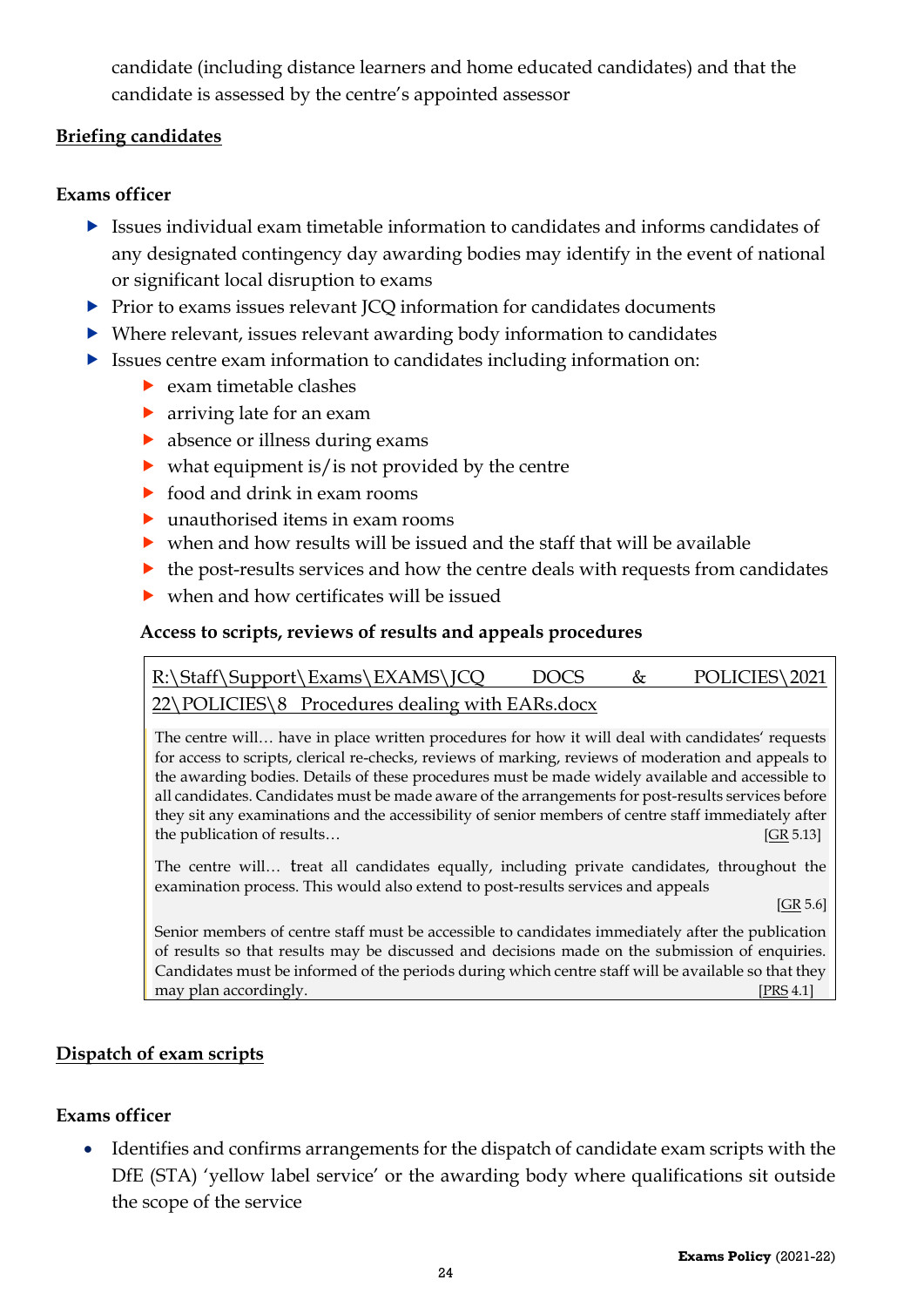#### <span id="page-24-0"></span>**Estimated grades**

#### **Senior leaders**

 Ensures teaching staff provide estimated grade information to the EO by the internal deadline (where this still may be required by the awarding body)

#### **Exams officer**

- Submits estimated grade information to awarding bodies to meet the external deadline (where this may still be required by the awarding body)
- ▶ Keeps a record to track what has been sent

#### <span id="page-24-1"></span>**Internal assessment and endorsements**

#### **Head of centre**

 Ensures procedures are in place for candidates to appeal internal assessment decisions and make requests for reviews of marking

#### **SENCo**

 Liaises with teaching staff to implement appropriate access arrangements for candidates undertaking internal assessments and practical endorsements

#### **Teaching staff**

- ▶ Support the SENCo in implementing appropriate access arrangements for candidates undertaking internal assessments and practical endorsements
- ▶ Assess and authenticate candidates' work
- Assess endorsed components
- Ensure candidates are informed of centre assessed marks prior to marks being submitted to awarding bodies

#### **Senior leaders**

- Ensures teaching staff assess and authenticate candidates' work to the awarding body requirements
- Ensures teaching staff assess endorsed components according to awarding body requirements
- Ensures teaching staff provide marks for internally assessed components and grades for endorsements of qualifications to the EO to the internal deadline
- Ensures teaching staff provide required samples of work for moderation and sample recordings for monitoring to the EO to the internal deadline

#### **Exams officer**

- Submits marks, endorsement grades and samples to awarding bodies/moderators/ monitors to meet the external deadline
- ▶ Keeps a record to track what has been sent
- ▶ Logs moderated samples returned to the centre
- Ensures teaching staff are aware of the requirements in terms of retention and subsequent disposal of candidates' work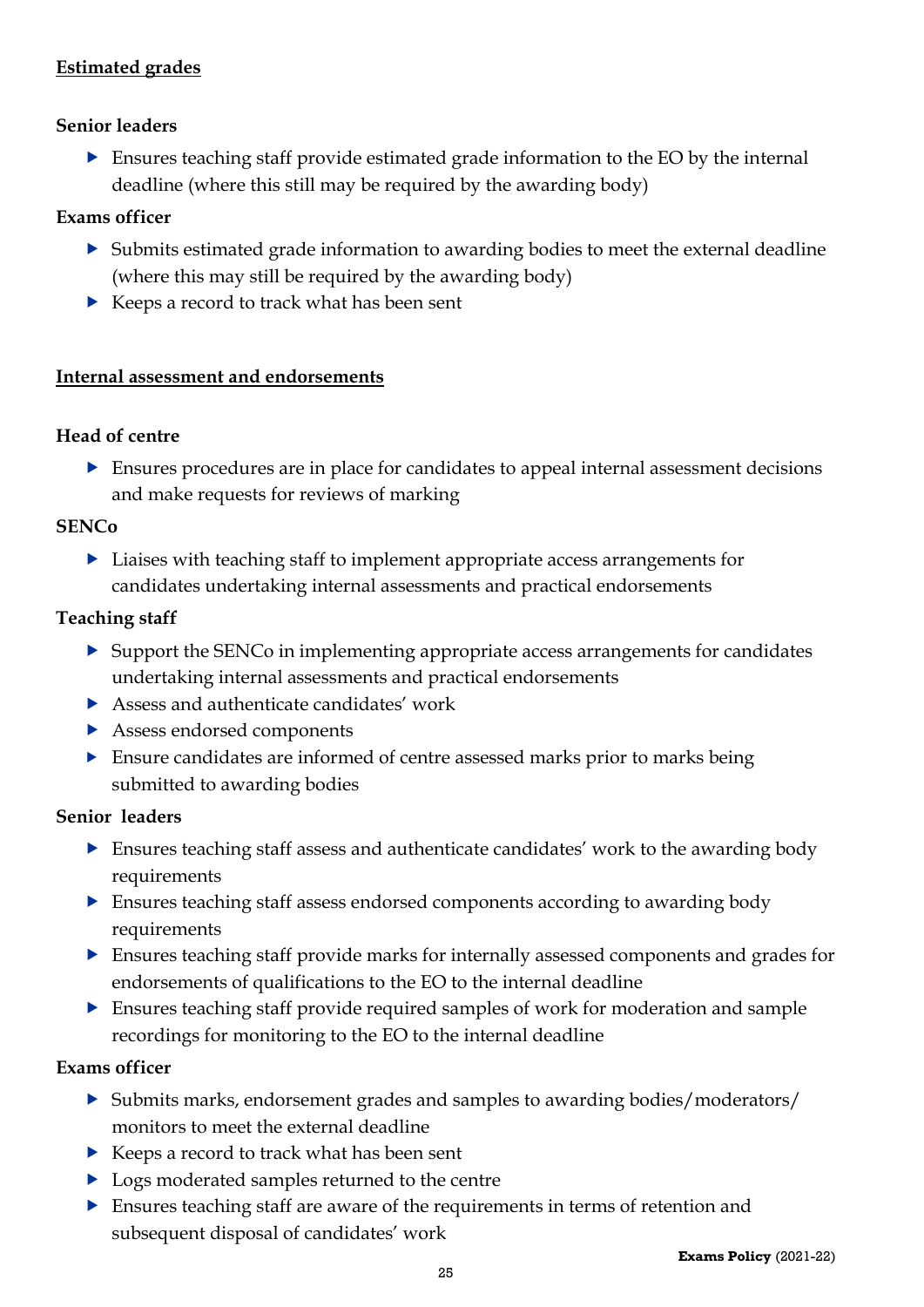#### **Candidates**

Authenticate their work as required by the awarding body

#### <span id="page-25-0"></span>**Invigilation**

#### **Exams officer**

- ▶ Provides an annually reviewed/updated invigilator handbook to invigilators, trains new invigilators on appointment and updates experienced invigilators on any regulation changes and any changes to centre-specific processes
- ▶ Deploys invigilators effectively to exam rooms throughout an exam series (including the provision of a roving invigilator where a candidate and invigilator [acting as a practical assistant, reader or scribe] are accommodated on a 1:1 basis to enter the room at regular intervals in order to observe the conducting of the exam, ensure all relevant rules are being adhered to and to support the practical assistant/reader and/or scribe in maintaining the integrity of the exam)
- Allocates invigilators to exam rooms (or where supervising candidates due to a timetable clash) according to the required ratios
- Liaises with the SENCo regarding the facilitation and invigilation of access arrangement candidates

#### **SENCo**

▶ Liaises with the EO regarding facilitation and invigilation of access arrangement candidates

#### **Invigilators**

 $\triangleright$  Provide information as requested on their availability to invigilate throughout an exam series

# <span id="page-25-1"></span>**JCQ Centre Inspections**

#### **Exams officer** or **Senior leader**

Will accompany the Inspector throughout a visit

**SENCo** or relevant **Senior leader** (in the absence of the SENCo)

- Will meet with the inspector when requested to provide documentary evidence regarding access arrangement candidates and address any questions the inspector may raise
- Ensures that information is readily available for inspection at the venue where the candidate is taking the exam(s)

#### <span id="page-25-2"></span>**Seating and identifying candidates in exam rooms**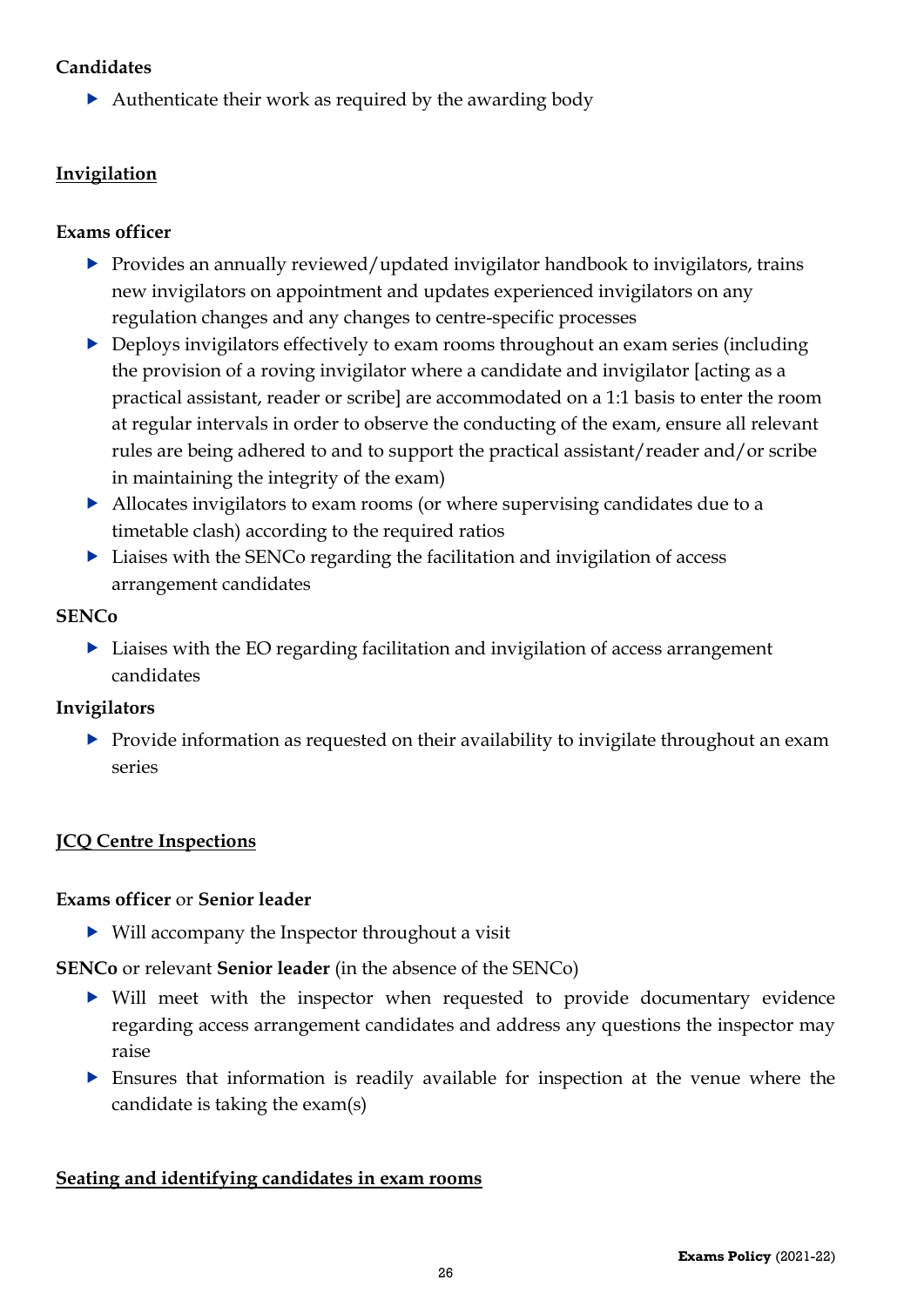#### **Exams officer**

 Ensures a procedure is in place to verify candidate identity including private candidates

#### <span id="page-26-0"></span>**Candidate Identification Procedure**

#### [R:\Staff\Support\Exams\EXAMS\JCQ DOCS & POLICIES\2021](file://///fs-03/RDrive$/Staff/Support/Exams/EXAMS/JCQ%20DOCS%20&%20POLICIES/2017%2018/NEW%20POLICIES/9%20%20%20Verify%20Candidate%20Identity%20Procedure.docx) 22\POLICIES\7 [Verify Candidate Identity Procedure.docx](file://///fs-03/RDrive$/Staff/Support/Exams/EXAMS/JCQ%20DOCS%20&%20POLICIES/2017%2018/NEW%20POLICIES/9%20%20%20Verify%20Candidate%20Identity%20Procedure.docx)

The centre will… verify the identity of all students that they enter for examinations or assessments. The centre must be satisfied that all candidate identities have been checked, whether as part of the initial registration process, or in the case of private candidates through a verification process which involves  $photo-ID$  [\[GR](http://www.jcq.org.uk/exams-office/general-regulations) 5.6]

The centre will... have in place written procedures to verify the identity of all candidates at the time of the examination or assessment…  $[GR 5.9]$  $[GR 5.9]$ 

Invigilators must establish the identity of all candidates sitting examinations.

A private/external candidate or a transferred candidate who is not known to the school or college must show photographic documentary evidence to prove that he/she is the same person who entered/registered for the examination/assessment, e.g. passport or photographic driving licence.

Where it is impossible to identify a candidate due to the wearing of religious clothing, such as a veil, the candidate should be approached by a member of staff of the same gender and taken to a private room where they should be politely asked to remove the religious clothing for identification purposes. Centres must inform candidates in advance of this procedure and well before their first examination.

Once identification has been established, the candidate should replace, for example, their veil and proceed as normal to sit the examination.

Invigilators must be informed of those candidates with access arrangements and must be made aware of the access arrangement(s) awarded. [\[ICE](http://www.jcq.org.uk/exams-office/ice---instructions-for-conducting-examinations) 16]  $[ICE 16]$ 

- **Ensures invigilators are aware of the procedure**
- Provides seating plans for exam rooms according to JCQ and awarding body requirements (and ensures candidates with access arrangements are identified on the seating plan and invigilators are informed of those candidates with access arrangements and made aware of the access arrangement(s) awarded)

#### **Invigilators**

- Follow the procedure for verifying candidate identity provided by the EO
- $\triangleright$  Seat candidates in exam rooms as instructed by the EO/on the seating plan

#### <span id="page-26-1"></span>**Security of exam materials**

#### **Exams officer**

- Confirms appropriate arrangements are in place to ensure that confidential materials are only handed over to those authorised by the head of centre.
- Ensures access to the secure room is restricted and staff named and approved by the head of centre are accompanied by a keyholder at all times. There must be between two and six keyholders only, each of whom must fully understand their responsibilities as a key holder to the secure storage facility
- Has a process in place to demonstrate the receipt, secure movement and secure storage of confidential exam materials within the centre
- Ensures a log is kept at the initial point of delivery recording confidential materials received and signed for by authorised staff within the centre and that appropriate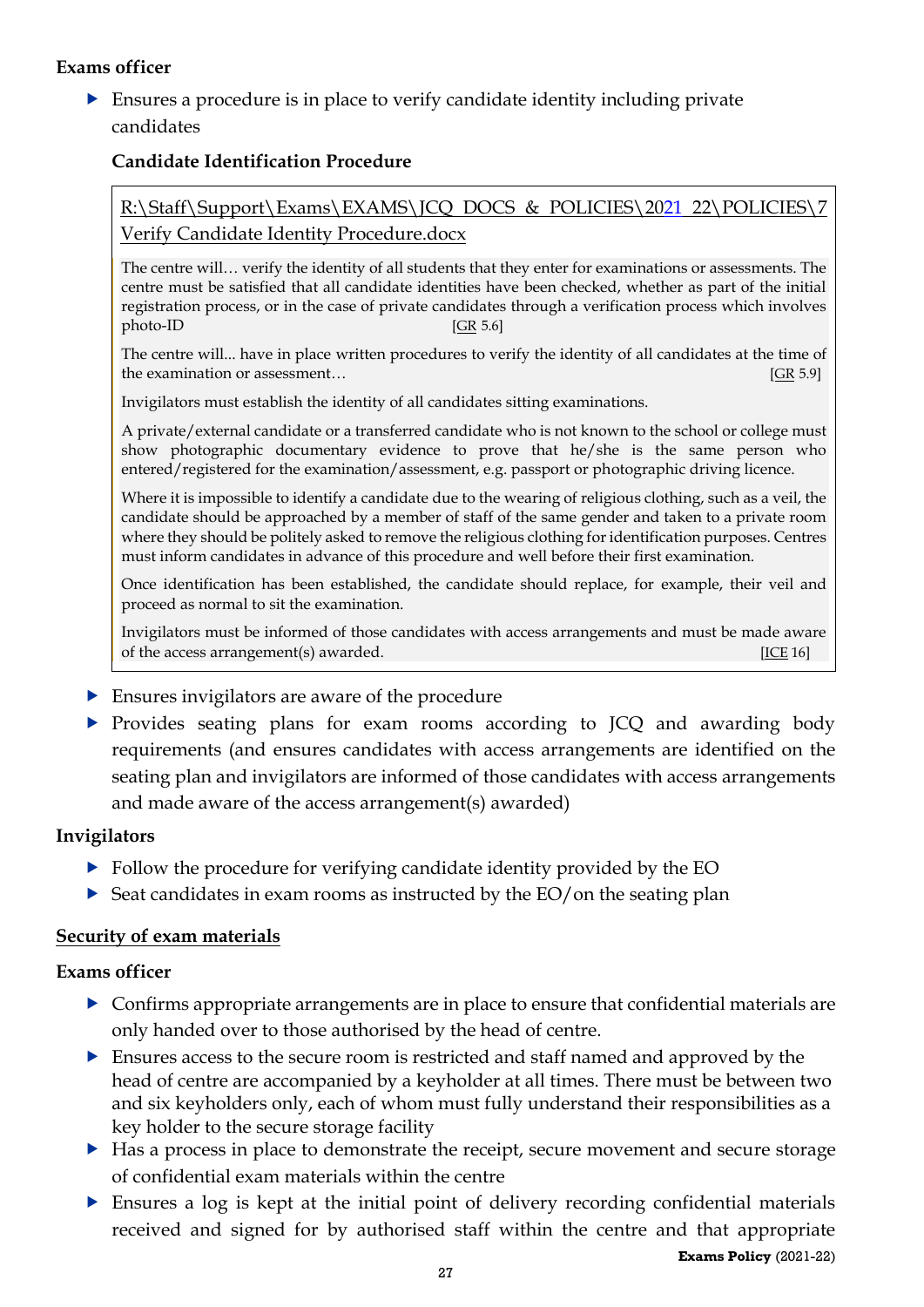arrangements are in place for confidential materials to be immediately transferred to the secure storage facility until they can be removed from the dispatch packaging and checked in the secure room before being returned to the secure storage facility in timetable order

- Ensures the secure storage facility contains only current and live confidential material (ensuring that past examination question papers, internal tests and mock examinations are not kept in the centre's secure storage facility)
- Ensures that examination stationery, e.g. answer booklets and formula booklets are stored in the secure room (attempting to store this material in the secure storage facility, when sufficient space allows)
- Ensures the integrity and security of any electronic question paper is maintained during the downloading, printing and collating process (ensuring printing is carried out in an area that can be controlled to prevent unauthorised personnel accessing live assessment materials and ensuring only authorised members of centre staff have access to electronic question papers)

#### **Reception staff**

Follow the process to log confidential materials delivered to/received by the centre to the point materials are issued to authorised staff for transferal to the secure storage facility

#### **Teaching staff**

Adhere to the process to record the secure movement of confidential materials taken from or returned to secure storage throughout the time the material is confidential

#### <span id="page-27-0"></span>**Timetabling and rooming**

#### **Exams officer**

- Produces a master centre exam timetable for each exam series
- Identifies and resolves candidate exam timetable clashes according to the regulations (only applying overnight supervision arrangements as a last resort, once all other options have been exhausted and according to the centre's policy)

#### <span id="page-27-1"></span>**Overnight supervision arrangements policy**

Overnight supervision arrangements should only be applied as a last resort and once all other options have been exhausted…

…candidates may, at the centre's discretion, be allowed to take an examination the following morning, including Saturdays (see paragraph 8.5). Candidates are not allowed to take examinations on an earlier day than that scheduled on the timetable…

The overnight supervision arrangements **must** ensure that the candidate **does not** have advance warning of the content of the examination deferred until the following morning. This means the candidate **must not** meet or communicate with anyone who may have knowledge of the content. This includes any form of electronic communication/storage device, e.g. telephone (both landline and mobile), e-mail, Internet and social media. It also extends to television and radio, which could report key details of the day's examinations

Supervision The JCQ Overnight and Overnight Supervision Declaration forms must be completed before the overnight supervision is to commence. The JCQ Overnght Supervision form is completed online using the Centre Admin Portal (CAP). The JCQ Overnight Supervision Declaration form is downloaded from the Centre Admin Portal (CAP) for signing by the candidate, the supervisor and the head of centre. [\(ICE](http://www.jcq.org.uk/exams-office/ice---instructions-for-conducting-examinations) 8)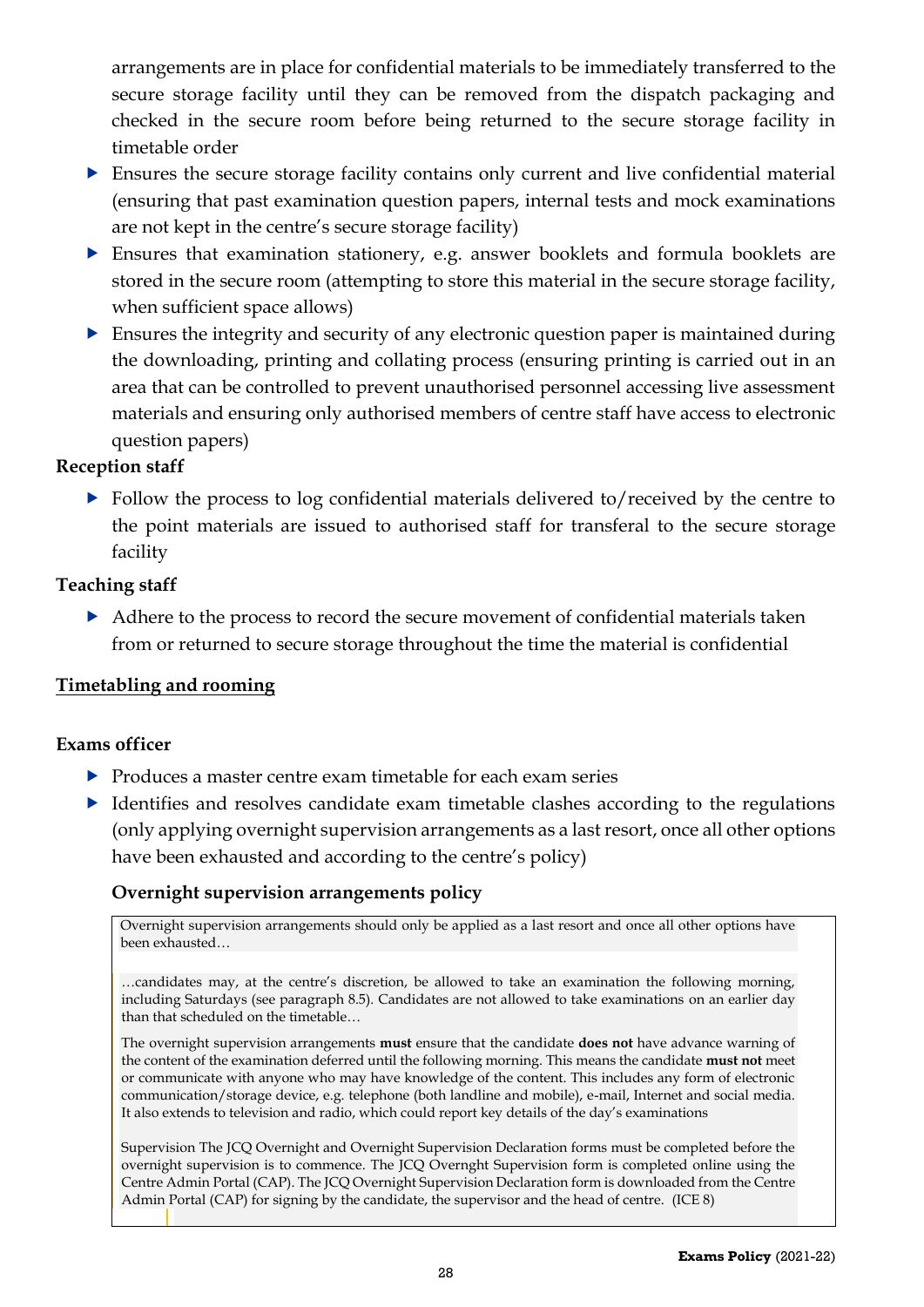- Identifies exam rooms and specialist equipment requirements
- Allocates invigilators to exam rooms (or where supervising candidates due to an exam timetable clash) according to required ratios
- ▶ Liaises with site staff to ensure exam rooms are set up according to JCQ and awarding body requirements
- ▶ Liaises with the SENCo regarding rooming of access arrangement candidates

#### **SENCo**

- ▶ Liaises with the EO regarding rooming of access arrangement candidates
- **Liaises with other relevant centre staff to ensure appropriate arrangements,** adjustments and adaptations are in place to facilitate access for disabled candidates to exams

#### **Site staff**

▶ Liaise with the EO to ensure exam rooms are set up according to JCQ and awarding body requirements

#### <span id="page-28-0"></span>**Alternative site arrangements**

#### **Exams officer**

- (Where/if applicable to the centre) Ensures question papers will only be taken to an alternative site where the published criteria for an alternative site arrangement has been met
- Will inform the JCQ Centre Inspection Service to timescale by submitting a JCQ *Alternative Site arrangement* notification using CAP (or through the awarding body where a qualification may sit outside the scope of CAP) of any alternative sites that will be used to conduct timetabled examination components of the qualifications listed in the JCQ regulations

#### <span id="page-28-1"></span>**Centre consortium arrangement**

#### **Exams officer**

 (Where/if applicable to the centre) Processes applications for Centre Consortium arrangements usingCAP to the awarding body deadline (or through the awarding body where a qualification may sit outside the scope of CAP)

#### **Senior Leaders**

 $\blacktriangleright$  (Where/if applicable to the centre) Informs the EO of any joint teaching arrangements in place and where the centre is acting as the consortium co-ordinator

#### <span id="page-28-2"></span>**Transferred candidate arrangements**

#### **Exams officer**

 $\blacktriangleright$  Liaises with the host or entering centre, as required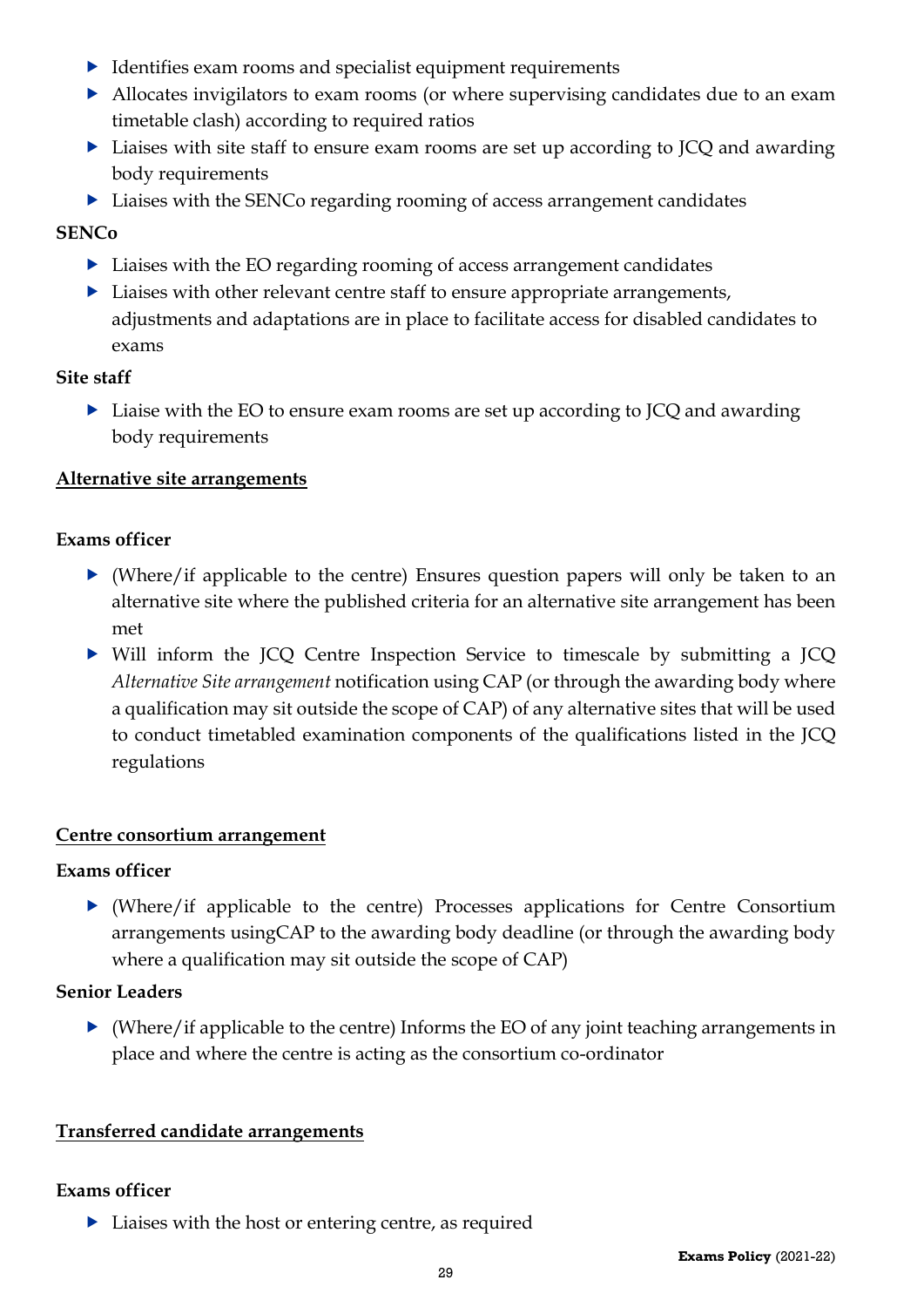- Processes requests for *Transferred Candidate arrangements* using CAP to the awarding body deadline (or through the awarding body where a qualification may sit outside the scope for CAP)
- Where relevant (for an internal candidate) informs the candidate of the arrangements that have been made for their transferred candidate arrangements

#### <span id="page-29-0"></span>**Internal exams**

#### **Exams officer**

- Prepares for the conduct of internal School and mock exams under external conditions (where applicable to the centre)
- Provides a centre exam timetable of subjects and rooms
- ▶ Provides seating plans for exam rooms
- $\blacktriangleright$  Requests internal exam papers from teaching staff
- Arranges invigilation (where applicable to the centre)

#### **SENCo**

▶ Liaises with teaching staff to make appropriate arrangements for access arrangement candidates

#### **Teaching staff**

- Provide exam papers and materials to the EO
- ▶ Support the SENCo in making appropriate arrangements for access arrangement candidates

#### <span id="page-29-1"></span>**Exam time: roles and responsibilities**

#### <span id="page-29-2"></span>**Access arrangements**

#### **Exams officer**

- **Provides cover sheets for access arrangement candidates' scripts where required for** particular arrangements
- $\blacktriangleright$  Has a process in place to deal with emergency/temporary access arrangements as they arise at the time of exams
	- applies for approval through AAO where required or through the awarding body where qualifications sit outside the scope of AAO

#### <span id="page-29-4"></span><span id="page-29-3"></span>**Candidate absence**

#### **Candidate absence policy**

[R:\Staff\Support\Exams\EXAMS\JCQ DOCS & POLICIES\2021](file://///fs-03/RDrive$/Staff/Support/Exams/EXAMS/JCQ%20DOCS%20&%20POLICIES/2017%2018/NEW%20POLICIES/GP%202%203%20%20%20Late%20or%20Absent%20Candidates%20policy.docx) 22\POLICIES\GP [1a & 1b Late or Absent Candidates policy.docx](file://///fs-03/RDrive$/Staff/Support/Exams/EXAMS/JCQ%20DOCS%20&%20POLICIES/2017%2018/NEW%20POLICIES/GP%202%203%20%20%20Late%20or%20Absent%20Candidates%20policy.docx)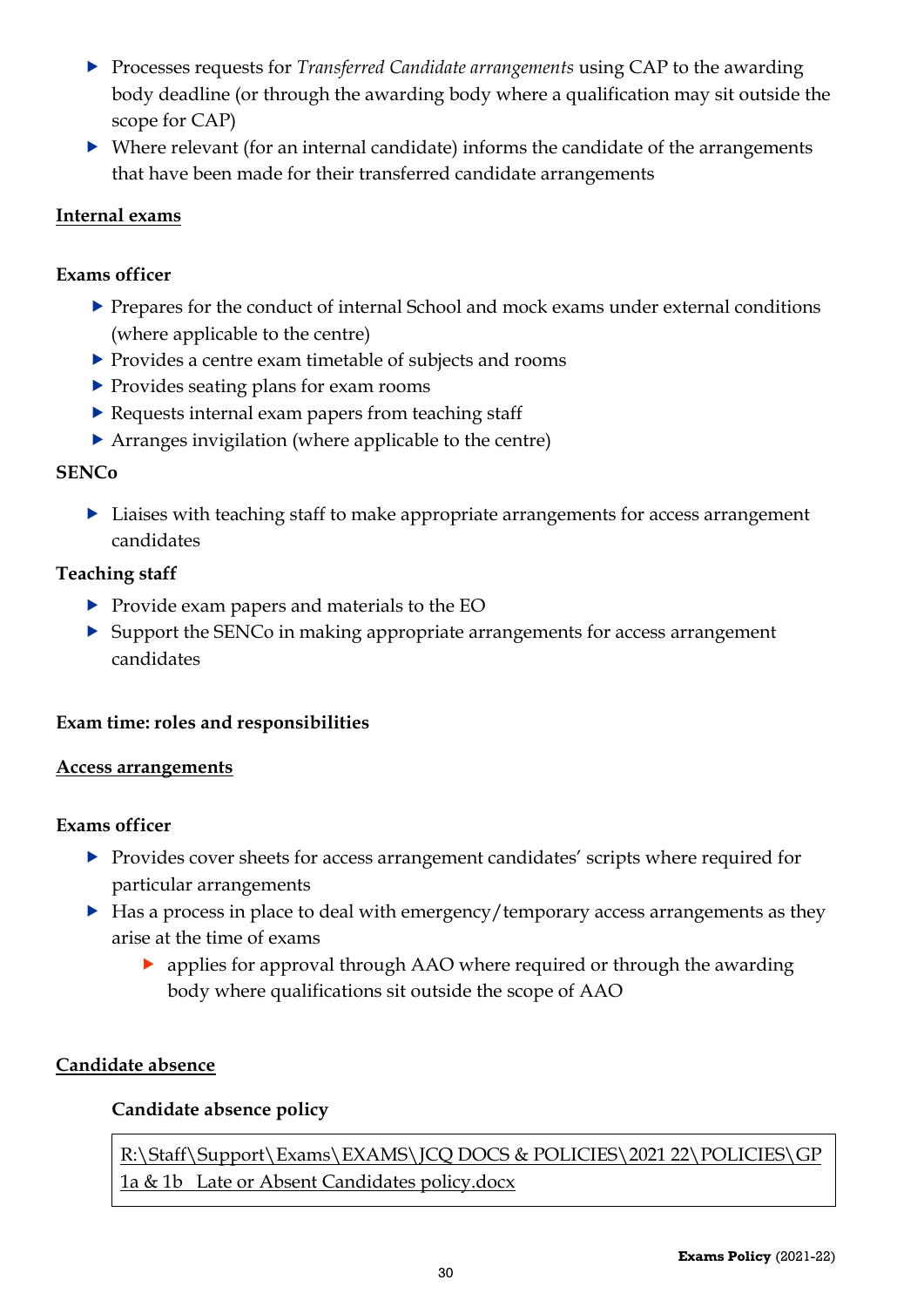Once candidates are seated and have started the examination, complete the attendance register. This will allow for the identification of absent candidates who can be contacted as to their whereabouts. [\(ICE](http://www.jcq.org.uk/exams-office/ice---instructions-for-conducting-examinations) 22)

#### **Invigilators**

- $\triangleright$  Are informed of the policy/process for dealing with absent candidates through training
- Ensure that confirmed absent candidates are clearly marked as such on the attendance register and seating plan

#### **Candidates**

Are re-charged relevant entry fees for unauthorised absence from exams

#### <span id="page-30-0"></span>**Candidate behaviour**

See *Irregularities* items below.

#### <span id="page-30-1"></span>**Candidate belongings**

See *Unauthorised materials* below.

#### <span id="page-30-2"></span>**Candidate late arrival**

#### **Exams officer**

- Ensures that candidates who arrive very late for an exam are reported to the awarding body by submitting a *report on candidate admitted very late to examination room* using CAP to timescale
- Warns candidates that their script may not be accepted by the awarding body

#### **Invigilators**

- Are informed of the policy/process for dealing with late/very late arrival candidates through training
- <span id="page-30-3"></span>Ensure that relevant information is recorded on the exam room incident log

#### **Candidate late arrival policy**

[R:\Staff\Support\Exams\EXAMS\JCQ DOCS & POLICIES\2021](file://///fs-03/RDrive$/Staff/Support/Exams/EXAMS/JCQ%20DOCS%20&%20POLICIES/2017%2018/NEW%20POLICIES/GP%202%203%20%20%20Late%20or%20Absent%20Candidates%20policy.docx) 22\POLICIES\GP [1a & 1b Late or Absent Candidates policy.docx](file://///fs-03/RDrive$/Staff/Support/Exams/EXAMS/JCQ%20DOCS%20&%20POLICIES/2017%2018/NEW%20POLICIES/GP%202%203%20%20%20Late%20or%20Absent%20Candidates%20policy.docx)

A candidate who arrives after the start of the examination may be allowed to enter the examination room and sit the examination. This is entirely at the discretion of the centre.

A candidate who arrives late, and is permitted by the centre to sit the examination, must be allowed the full time for the examination. [\[ICE](http://www.jcq.org.uk/exams-office/ice---instructions-for-conducting-examinations) 21]

#### <span id="page-30-4"></span>**Conducting exams**

#### **Head of centre**

 Ensures venues used for conducting exams meet the requirements of JCQ and awarding bodies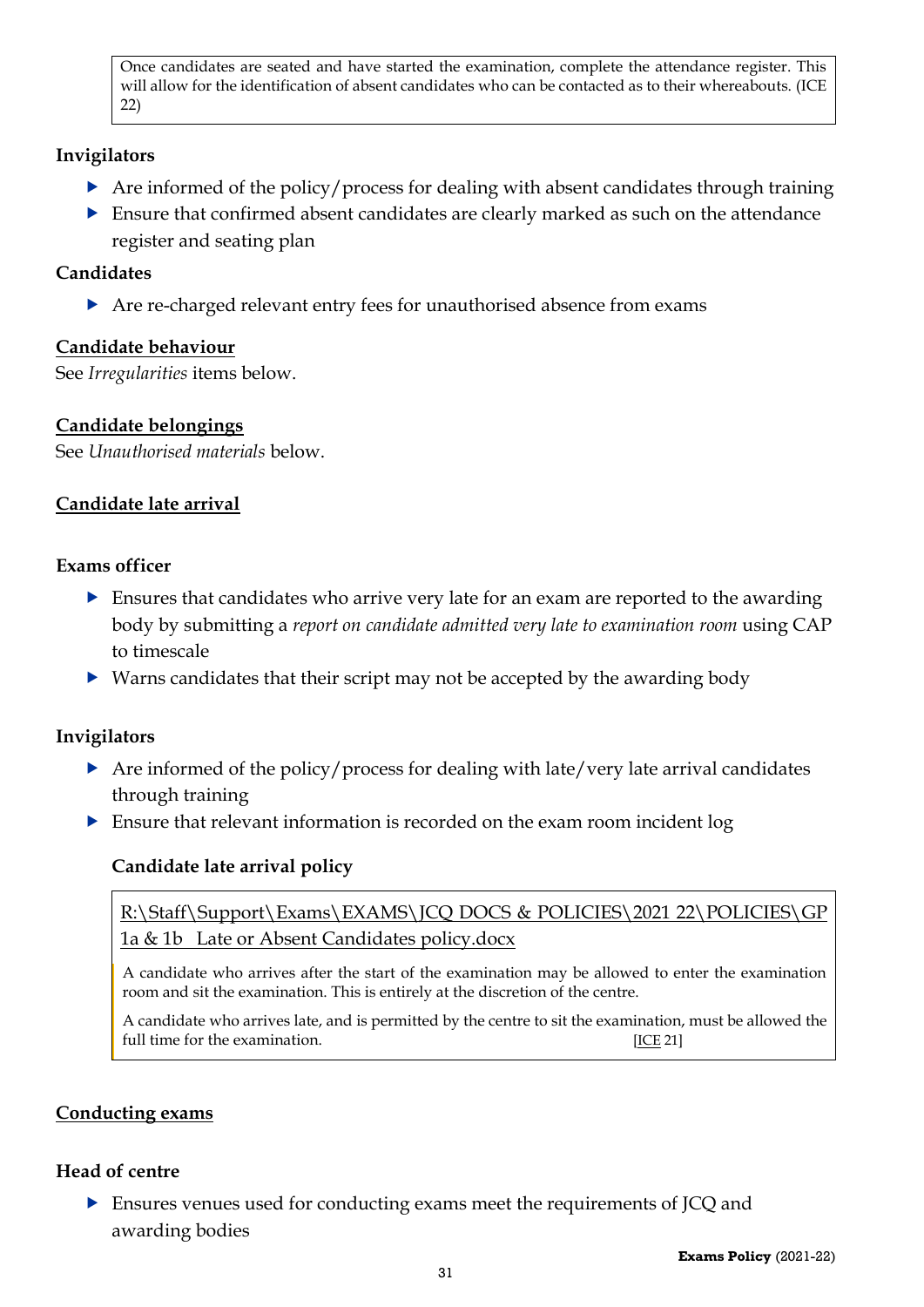#### **Exams officer**

- Ensures exams are conducted according to JCQ and awarding body instructions
- Uses an *exam day checklist* to ensure each exam session is fully prepared for, unplanned events can be dealt with and associated follow-up is completed

#### <span id="page-31-0"></span>**Dispatch of exam scripts**

#### **Exams officer**

- Dispatches scripts as instructed by JCQ and awarding bodies
- $\blacktriangleright$  Keeps appropriate records to track dispatch

#### <span id="page-31-1"></span>**Exam papers and materials**

#### **Exams officer**

- Organises exam question papers and associated confidential resources in date order in the secure storage facility
- Attaches erratum notices received to relevant sealed question paper packets
- Collates attendance registers and examiner details in date order
- ▶ Regularly checks mail or email inbox for updates from awarding bodies
- In order to avoid potential breaches of security, ensures care is taken to ensure the correct questions paper packets are opened by ensuring a member of centre staff, additional to the person removing the papers from secure storage, eg. An invigilator, checks the day, date, time, subject, unit/component and tier of entry, if appropriate, immediately before a question paper packet is opened
- Ensures this additional/second check is recorded
- Where allowed by the awarding body, only releases exam papers and materials to teaching departments for teaching and learning purposes after the published finishing time of the exam, or until any timetable clash candidates have completed the exam

#### <span id="page-31-2"></span>**Exam rooms**

#### **Head of centre**

- Ensures that internal tests, mock exams, revision or coaching sessions are not conducted in a room 'designated' as an exam room
- Ensures that when a room is 'designated' as an exam room it is not used for any purpose other than conducting external exams
- Ensures only approved centre staff (who have not taught the subject being examined) are present in exam rooms to perform permitted tasks
- Ensures the centre's policy relating to food and drink that may be allowed in exam rooms is clearly communicated to candidates
- Ensures the centre's policy on candidates leaving the exam room temporarily is clearly communicated to candidates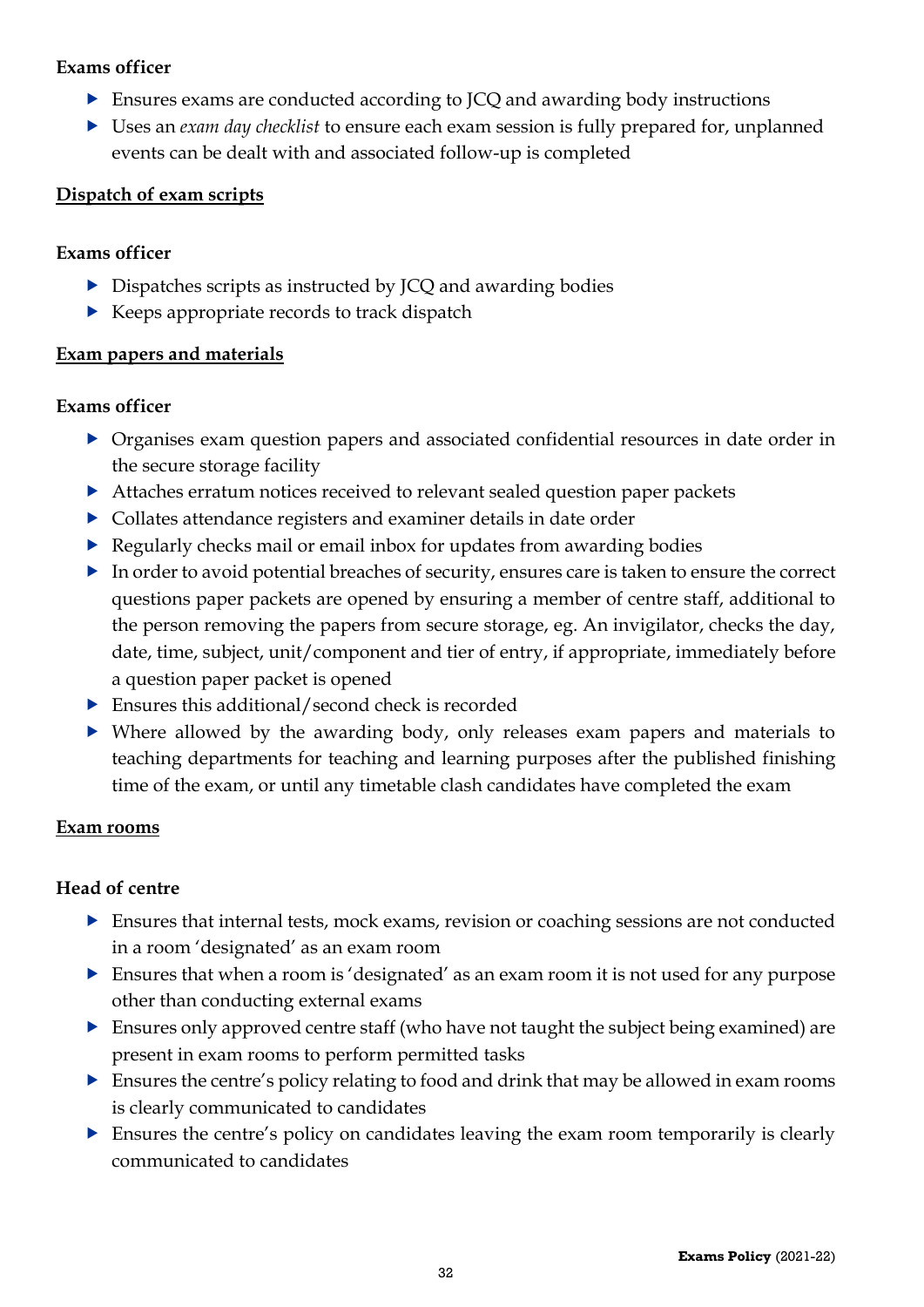#### <span id="page-32-0"></span>**Food and Drink Policy (Exams)**

Food and drink may be allowed in the examination room at the discretion of the head of centre. However, this is on the condition that any food or drink brought into the examination room whether by the candidate or the centre is free from packaging and all labels are removed from drink containers [\[ICE](http://www.jcq.org.uk/exams-office/ice---instructions-for-conducting-examinations) 18]

#### <span id="page-32-1"></span>**Leaving the Examination Room Policy**

Candidates who are allowed to leave the examination room temporarily **must** be accompanied by a member of centre staff. This **must not** be the candidate's subject teacher or a subject expert for the examination in question. Those candidates may be allowed extra time at the discretion of the centre to compensate for their temporary absence.  $[ICE 23]$  $[ICE 23]$ 

#### **Exams officer**

- Ensures exam rooms are set up and conducted as required in the regulations
- $\triangleright$  Provides invigilators with appropriate resources to effectively conduct exams
- **Briefs invigilators on exams to be conducted on a session-by-session basis (including the** arrangements in place for any transferred candidates and access arrangement candidates)
- Ensures sole invigilators have an appropriate means of summoning assistance (if this is a mobile phone, instructs the invigilator that this must be on silent mode)
- Ensures invigilators understand they must be vigilant and remain aware of incidents or emerging situations, looking out for malpractice or candidates who may be in distress, recording any incidents or issues on the exam room incident log
- Ensures invigilators understand how to deal with candidates who may need to leave the exam room temporarily and how this should be recorded on the exam room incident log
- Provides authorised exam materials which candidates are not expected to provide themselves
- Ensures invigilators and candidates are aware of the emergency evacuation procedure
- Ensures invigilators are aware of arrangements in place for a candidate with a disability who may need assistance if an exam room is evacuated

#### **Senior leaders**

- Ensure a documented emergency evacuation procedure for exam rooms is in place
- $\triangleright$  Ensure arrangements are in place for a candidate with a disability who may need assistance if an exam room is evacuated

#### <span id="page-32-2"></span>**Emergency Evacuation Policy (Exams)**

[R:\Staff\Support\Exams\EXAMS\JCQ DOCS & POLICIES\2021](file://///fs-03/RDrive$/Staff/Support/Exams/EXAMS/JCQ%20DOCS%20&%20POLICIES/2017%2018/NEW%20POLICIES/5%20%20%20Emergency%20evacuation%20policy%20(exams).docx) 22\POLICIES\ 4 [Emergency evacuation policy \(exams\).docx](file://///fs-03/RDrive$/Staff/Support/Exams/EXAMS/JCQ%20DOCS%20&%20POLICIES/2017%2018/NEW%20POLICIES/5%20%20%20Emergency%20evacuation%20policy%20(exams).docx)

When dealing with emergencies staff must be aware of the centre's policy and, where appropriate, any instructions from relevant local or national agencies.

Reference should also be made to the following document [https://www.gov.uk/government/publications/bomb-threats-guidance/procedures-for-handling](https://www.gov.uk/government/publications/bomb-threats-guidance/procedures-for-handling-bombthreats)[bombthreats](https://www.gov.uk/government/publications/bomb-threats-guidance/procedures-for-handling-bombthreats)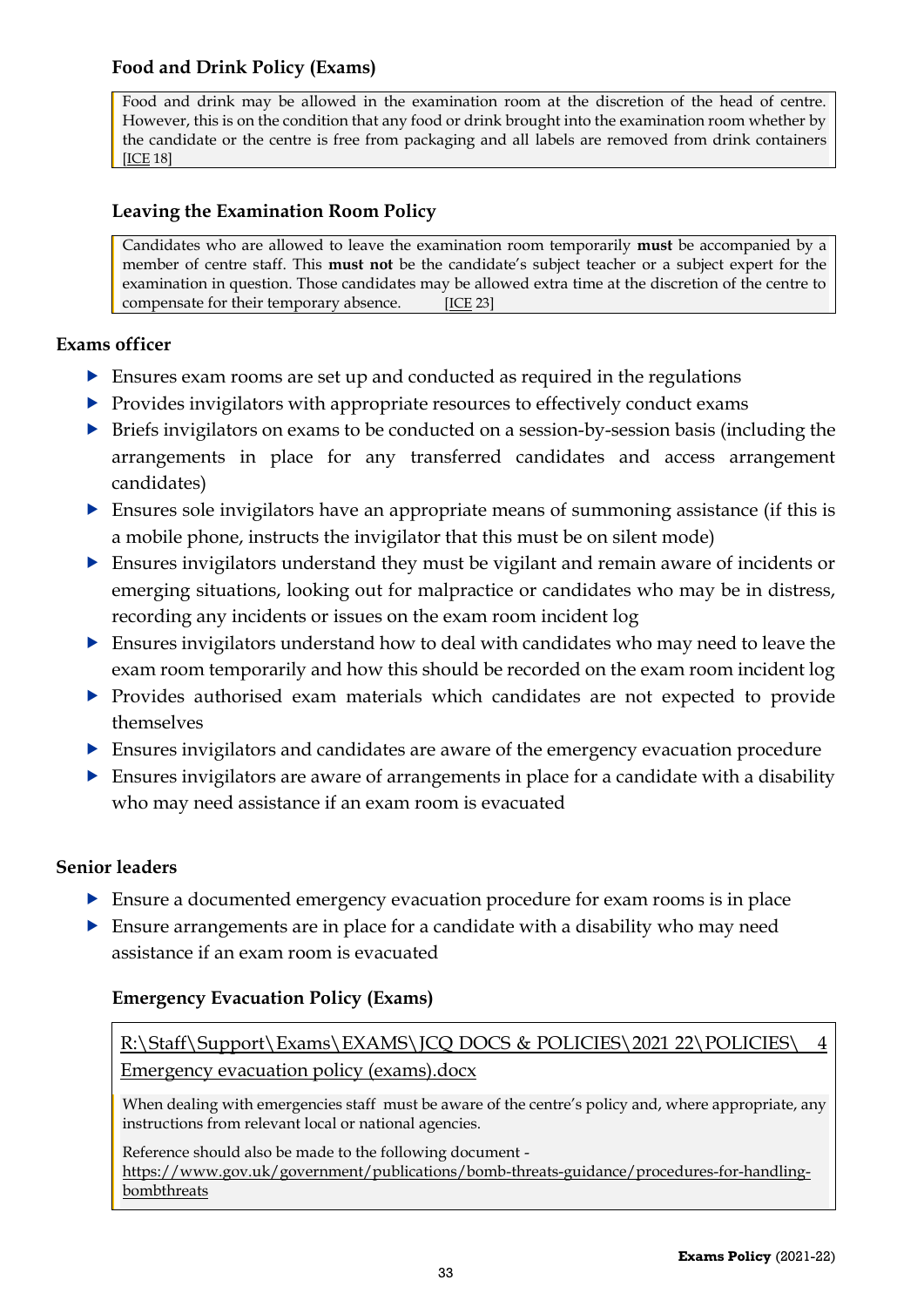Centres must have a written centre policy for dealing with an emergency evacuation of the examination room, which will be subject to inspection by the JCQ Centre Inspection Service. [\[ICE](http://www.jcq.org.uk/exams-office/ice---instructions-for-conducting-examinations) 25]

#### **Site staff**

- Ensure exam rooms are available and set up as requested by the EO
- Ensure grounds or centre maintenance work does not disturb exam candidates in exam rooms
- Ensure fire alarm testing does not take place during exam sessions

#### **Invigilators**

 Conduct exams in every exam room according to JCQ *Instructions for conducting examinations* and/or awarding body requirements and as instructed by the centre in training/update and briefing sessions

#### **Candidates**

- Are required to follow the instructions given to them in exam rooms by authorised centre staff and invigilators
- Are required to remain in the exam room for the full duration of the exam

#### <span id="page-33-0"></span>**Irregularities**

#### **Head of centre**

 Ensures (as required by an awarding body) any cases of alleged, suspected or actual incidents of malpractice or maladministration before, during or after examinations/assessments (by centre staff, candidates, invigilators) are investigated and reported to the awarding body **immediately**, by completing the appropriate documentation

#### <span id="page-33-1"></span>**Managing Behaviour Policy (Exams)**

Where a candidate is being disruptive, the invigilator must warn the candidate that he/she may be removed from the examination room.

The candidate must also be warned that the awarding body will be informed and may decide to penalise them, which could include disqualification.

The invigilator must record what has happened… The head of centre has the authority to remove a candidate from the examination room, but should only do so if the candidate would disrupt others by remaining in the room.[\[ICE](http://www.jcq.org.uk/exams-office/ice---instructions-for-conducting-examinations) 24]

#### **Senior leaders**

- Ensure support is provided for the EO and invigilators when dealing with disruptive candidates in exam rooms
- Ensure that internal disciplinary procedures relating to candidate behaviour are instigated, when appropriate

#### **Exams officer**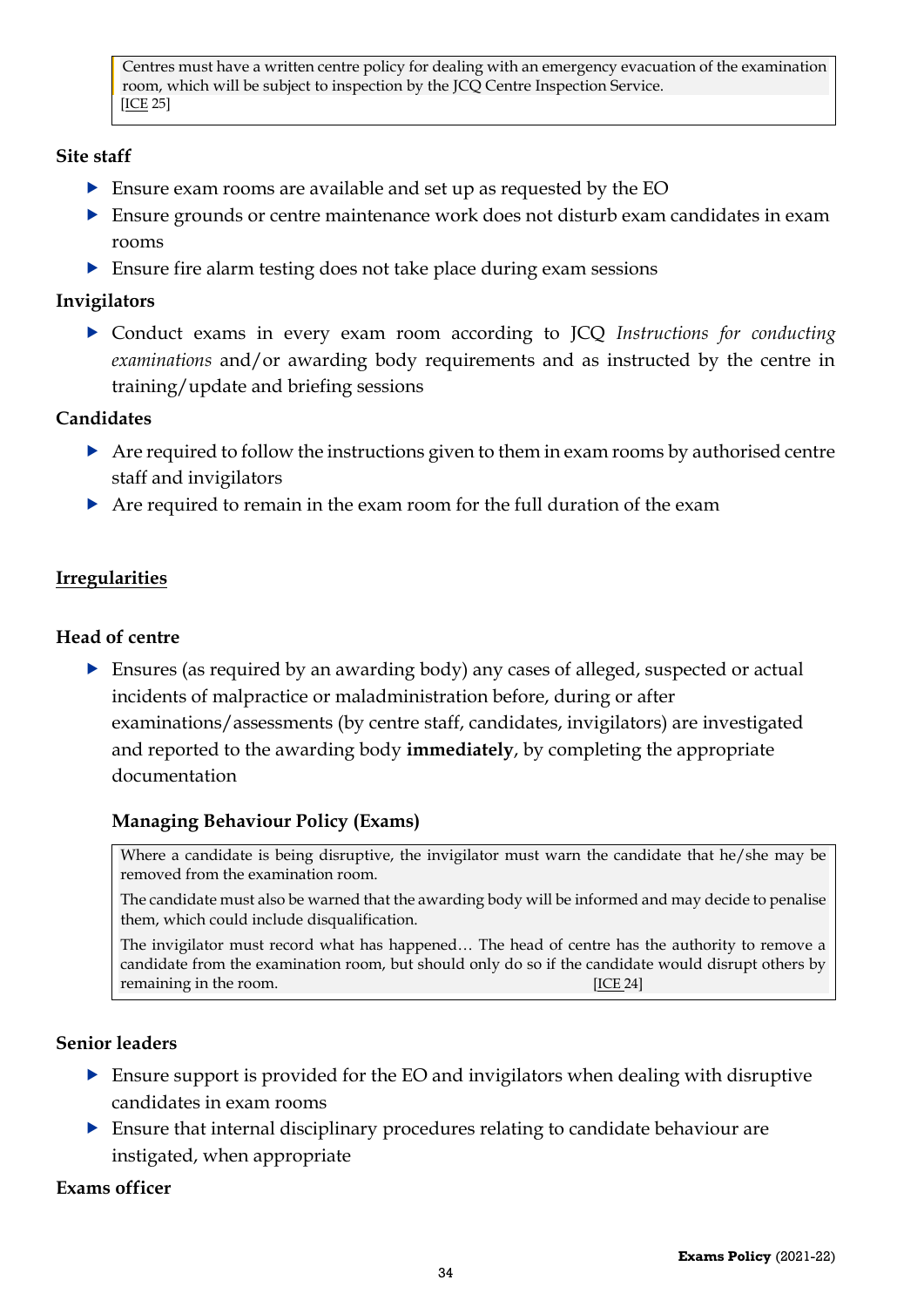- Provides an exam room incident log in all exam rooms for recording any incidents or irregularities
- Actions any required follow-up and reports to awarding bodies as soon as practically possible after the exam has taken place

#### **Invigilators**

 Record any incidents or irregularities on the exam room incident log (for example, late/very late arrival, candidate or centre staff suspected malpractice, candidate illness or needing to leave the exam room temporarily, disruption or disturbance in the exam room, emergency evacuation)

#### **Malpractice**

See *Irregularities* above.

#### <span id="page-34-0"></span>**Special consideration**

#### **Senior leaders**

Provide signed evidence to support eligible applications for special consideration

#### **Exams officer**

- **Processes eligible applications for special consideration to awarding bodies**
- Gathers evidence which may need to be provided by other staff in centre or candidates
- <span id="page-34-1"></span>Submits requests to awarding bodies to the external deadline

#### **Special consideration policy**

There is no current JCQ regulation for centres to have a special consideration policy in place, though it might be good practice to bring all aspects of the process together as a central point of reference.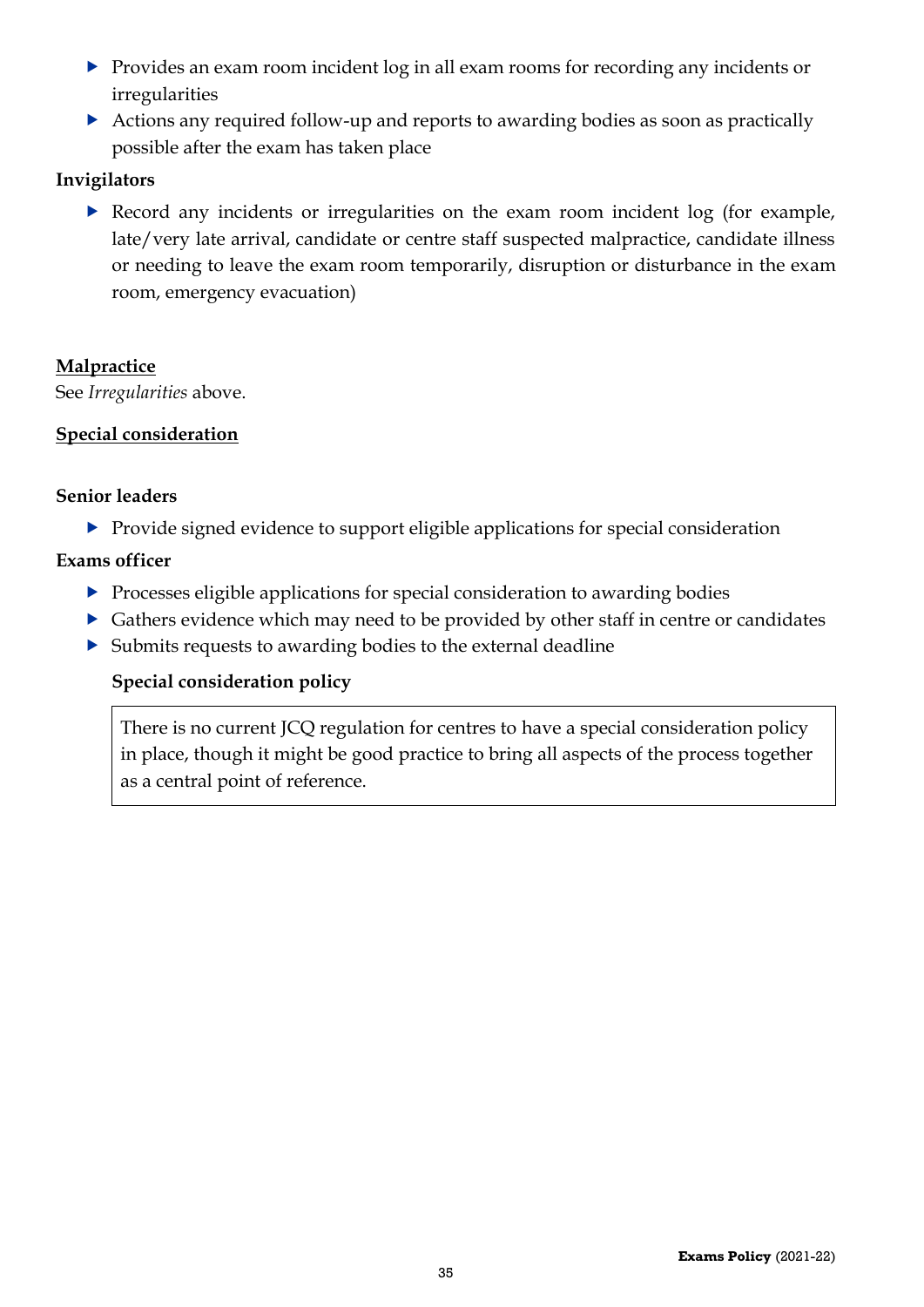#### **Candidates**

 $\blacktriangleright$  Provide appropriate evidence to support special consideration application, where required

#### <span id="page-35-1"></span><span id="page-35-0"></span>**Unauthorised items**

#### **Arrangements for unauthorised items taken into the exam room**

In the examination room candidates must not have access to items other than those stated in the instructions on the question paper, the stationery list or the specification for that subject.

Potential technological/web enabled sources of information such as… are not permitted… ideally, all unauthorised items are left outside of the examination room… any pencil cases taken into the examination room must be see-through… any unauthorised items that have been taken into the examination room must be placed out of reach of the candidates (and not under their desks) before the examination starts. This would normally be at the front of the examination room or a similar arrangement that enables the invigilator to control access to the items… If candidates have access to unauthorised items in the examination room this may be considered as malpractice. They could be subject to penalties in accordance with the JCQ publication *Suspected Malpractice in Examinations and Assessments: Policies and Procedures - <http://www.jcq.org.uk/exams-office/malpractice>*

Prior to the examination starting, the invigilator must ensure that candidates have removed their wrist watches, placing them on their desks.

A head of centre may, if he/she so wishes, prohibit candidates bringing a wrist watch into the examination room. In this case candidates would be required to leave their watches outside of the examination room. [\[ICE](http://www.jcq.org.uk/exams-office/ice---instructions-for-conducting-examinations) 18]

#### **Invigilators**

 $\triangleright$  Are informed of the arrangements through training

#### <span id="page-35-2"></span>**Internal exams**

#### **Exams officer**

- $\triangleright$  Briefs invigilators on conducting internal exams
- $\blacktriangleright$  Returns candidate scripts to teaching staff for marking
- Ensure marks are recorded in SIMS and sent to parents/carers via the SIMS ParentApp

#### **Invigilators**

Conduct internal exams as briefed by the EO

#### <span id="page-35-3"></span>**Results and post-results: roles and responsibilities**

#### <span id="page-35-4"></span>**Internal assessment**

#### **Head of department**

- Ensures teaching staff keep candidates' work, whether part of the moderation sample or not, secure and for the required period stated by JCQ and awarding bodies
- Ensures work is returned to candidates or disposed of according to the requirements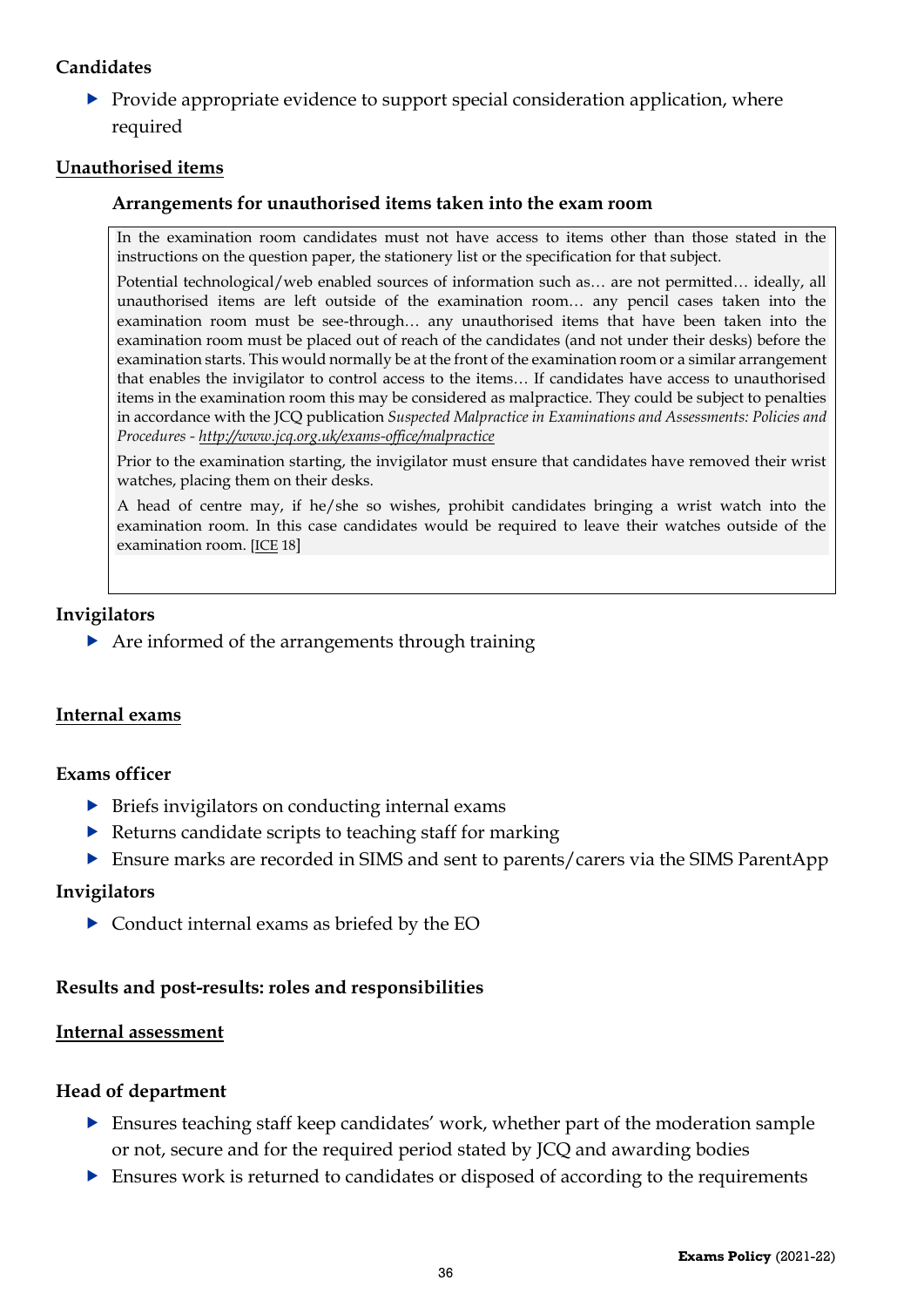#### <span id="page-36-0"></span>**Managing results day(s)**

#### **Senior leaders**

- Identify centre staff who will be involved in the main summer results day(s) and their role
- Ensures senior members of staff are accessible to candidates after the publication of results so that results may be discussed and decisions made on the submission of any requests for post-results service and ensures candidates are informed of the periods during which centre staff will be available so that they may plan accordingly

#### **Exams officer**

 Works with senior leaders to ensure procedures for managing the main summer results day(s) (a results day programme) are in place

#### <span id="page-36-1"></span>**Results day programme**

The Examinations Officer and Assistant are always present on results days. Information relating to the collection of results is displayed on the School website and outside the School on the day.

Results are collected in person by the candidate unless they have provided:

- signed evidence in advance for another individual to collect on their behalf;
- a stamped addressed envelope for the Exams Office to post results.

#### **Site staff**

 Ensure the centre is open and accessible to centre staff and candidates, as required for the collection of results

#### <span id="page-36-2"></span>**Accessing results**

#### **Head of centre**

- Ensures results are kept entirely confidential and restricted to key members of staff until the official dates and times of release of results to candidates
- $\triangleright$  Understands that it is not permitted to withhold provisional results from candidates under any circumstances

#### **Exams officer**

- Informs candidates in advance of when and how results will be released to them for each exam series
- Accesses results from awarding bodies under restricted release of results, where this is provided by the awarding body
- **Resolves any missing or incomplete results with awarding bodies**
- Issues statements of results to candidates on issue of results date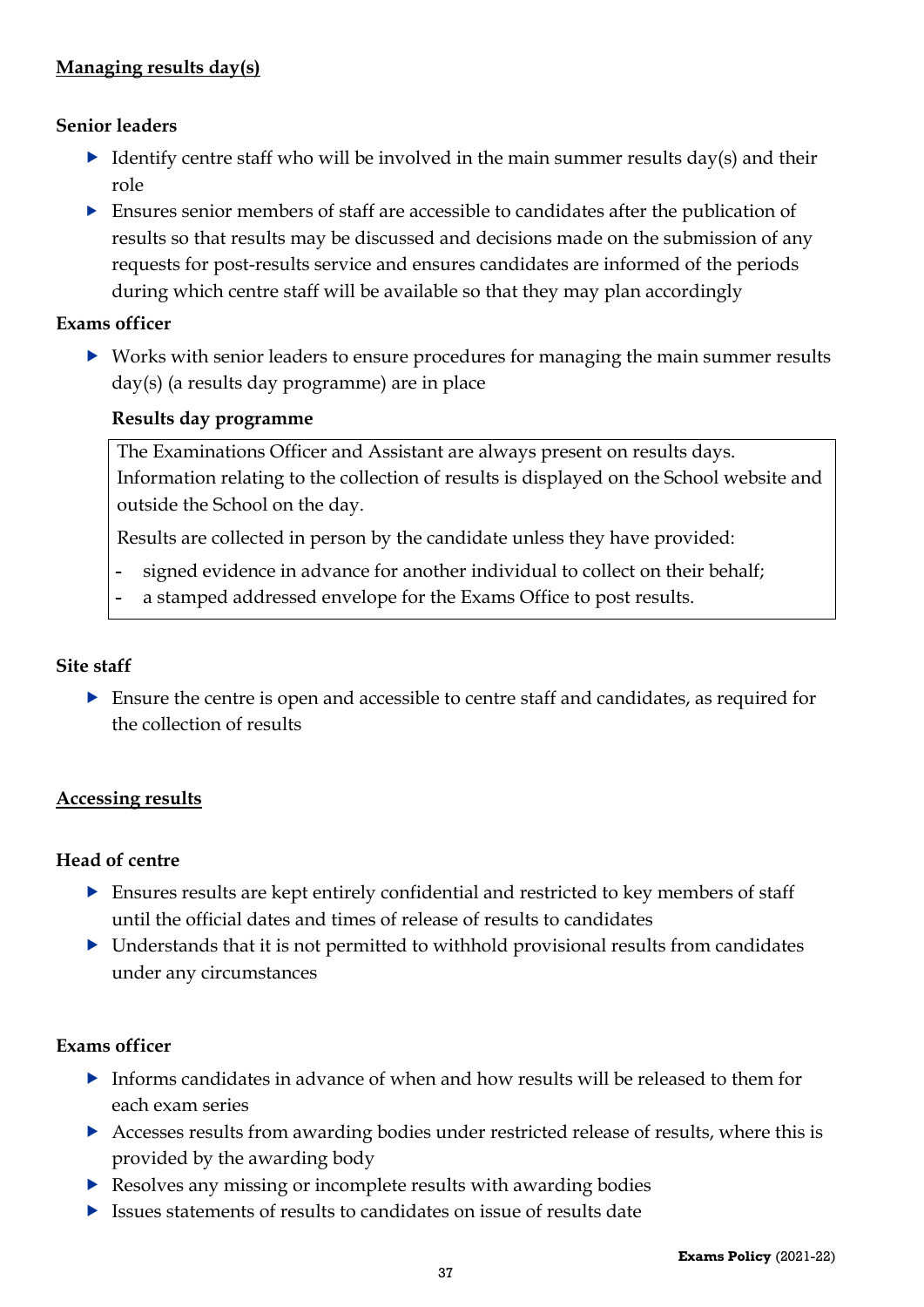$\triangleright$  Provides summaries of results for relevant centre staff on issue of results date

#### <span id="page-37-0"></span>**Post-results services**

#### **Head of centre**

- Ensures an **internal appeals procedure** is available where candidates disagree with any centre decision not to support a clerical re-check, a review of marking, a review of moderation or an appeal
- Ensures that senior members of centre staff are available immediately after the publication of results
- ▶ Understands that if the centre has concerns about one of its component/subject cohorts, then requests for reviews of marking should be submitted for all candidates believed to be affected (candidate consent is required as marks and subject grades may be lowered, confirmed or raised)

#### **Exams officer**

- **Provides information to all candidates and staff on the services provided by awarding** bodies and the fees charged (see also above *Briefing candidates* and *Access to Scripts, Reviews of Results and Appeals Procedures*)
- Publishes internal deadlines for requesting the services to ensure the external deadlines can be effectively met
- Provides a process to record requests for services and to collect candidate informed consent (**after** the publication of results) and fees where relevant
- Submits requests to awarding bodies to meet the external deadline for the particular service
- Tracks requests to conclusion and informs candidates and relevant centre staff of outcomes
- $\triangleright$  Updates centre results information, where applicable

#### **Teaching staff**

- Meet internal deadlines to request the services and gain relevant candidate informed consent
- Identify the budget to which fees should be charged

#### **Candidates**

- $\triangleright$  Meet internal deadlines to request the services
- ▶ Provide informed consent and fees, where relevant

#### <span id="page-37-1"></span>**Analysis of results**

#### **SLT/Examinations Officer**

- $\triangleright$  Provides analysis of results to appropriate centre staff
- **Provides results information to external organisations where required**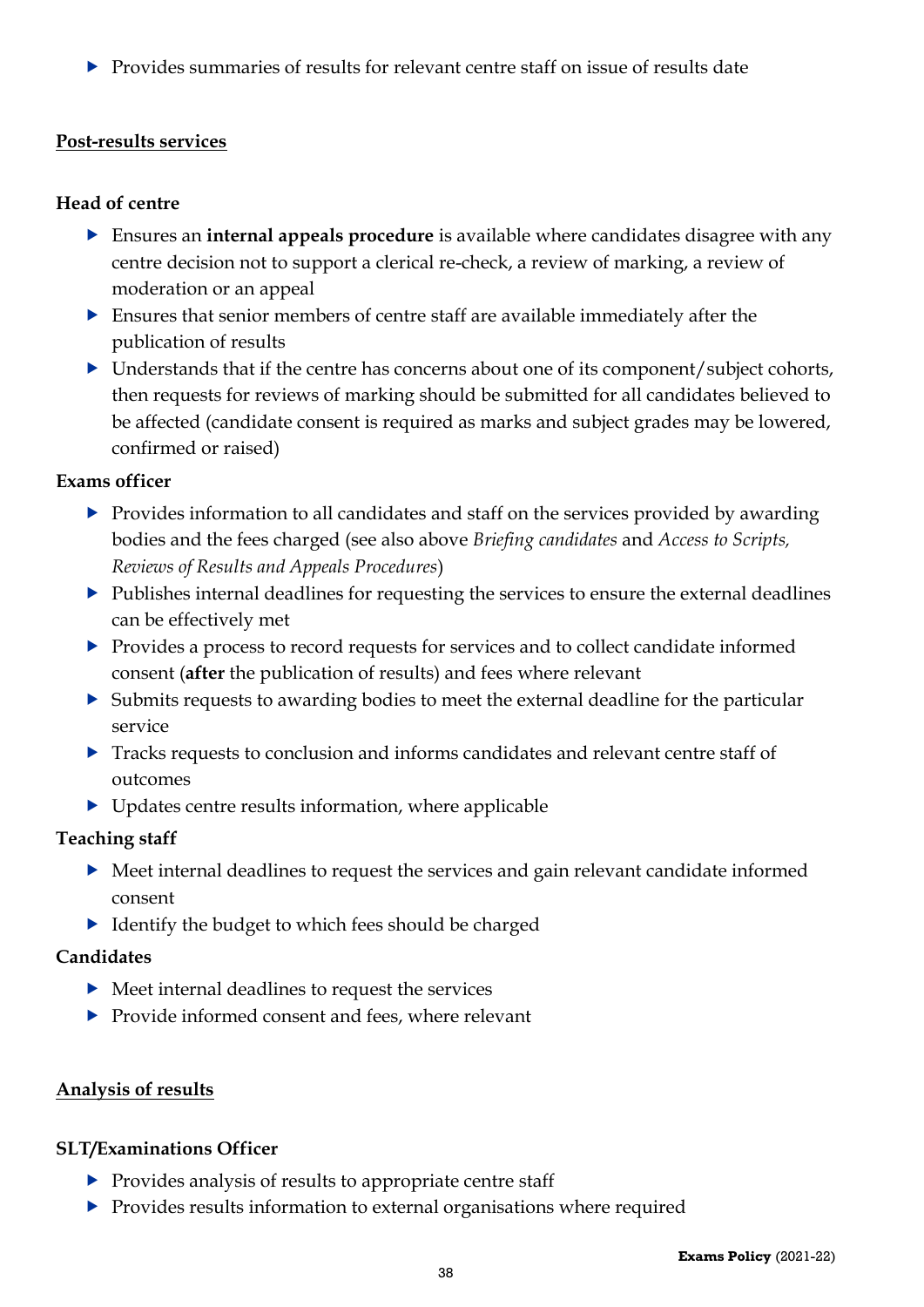Undertakes the *secondary school and college (key stage 4/16-18) performance tables June and September checking exercise*

#### <span id="page-38-0"></span>**Certificates**

<span id="page-38-1"></span>Certificates are provided to centres by awarding bodies after results have been confirmed.

#### **Certificate Issue Procedure and Retention Policy**

Certificates are presented in person at Speech Day for Year 11 candidates who remain in the 6th Form and all Year 13 students.

Certificates are posted to Year 11 candidates who left School to attend another 6th Form.

#### **Candidates**

- May arrange for certificates to be collected on their behalf by providing the EO with written or email permission/authorisation. Authorised persons must provide photographic ID on collection of certificates.
- May arrange for certificates to be posted to them in the UK by providing the EO with written or email permission/authorisation. Candidates will need to pay a fee of £5.50 to cover admin and Recorded Delivery postage fees.

Regulations state that the Centre can retain certificates for one year and can confidentially dispose of any certificates that are older. A log is kept of all certificates that are confidentially disposed of by the Centre.

#### <span id="page-38-2"></span>**Exams review: roles and responsibilities**

#### **Exams officer**

- $\triangleright$  Provides SLT with an overview of the exam year, highlighting what went well and what could be developed/improved in terms of exams management and administrative processes within the stages of the exam cycle
- Collects and evaluates feedback from staff, candidates and invigilators to inform an exams review

#### **Senior leaders**

 Work with the EO to produce a plan to action any required improvements identified in the review

#### <span id="page-38-3"></span>**Retention of records: roles and responsibilities**

#### **Exams officer**

- Keeps records as required by JCQ and awarding bodies for the required period
- ▶ Keeps records as required by the centre's records management policy